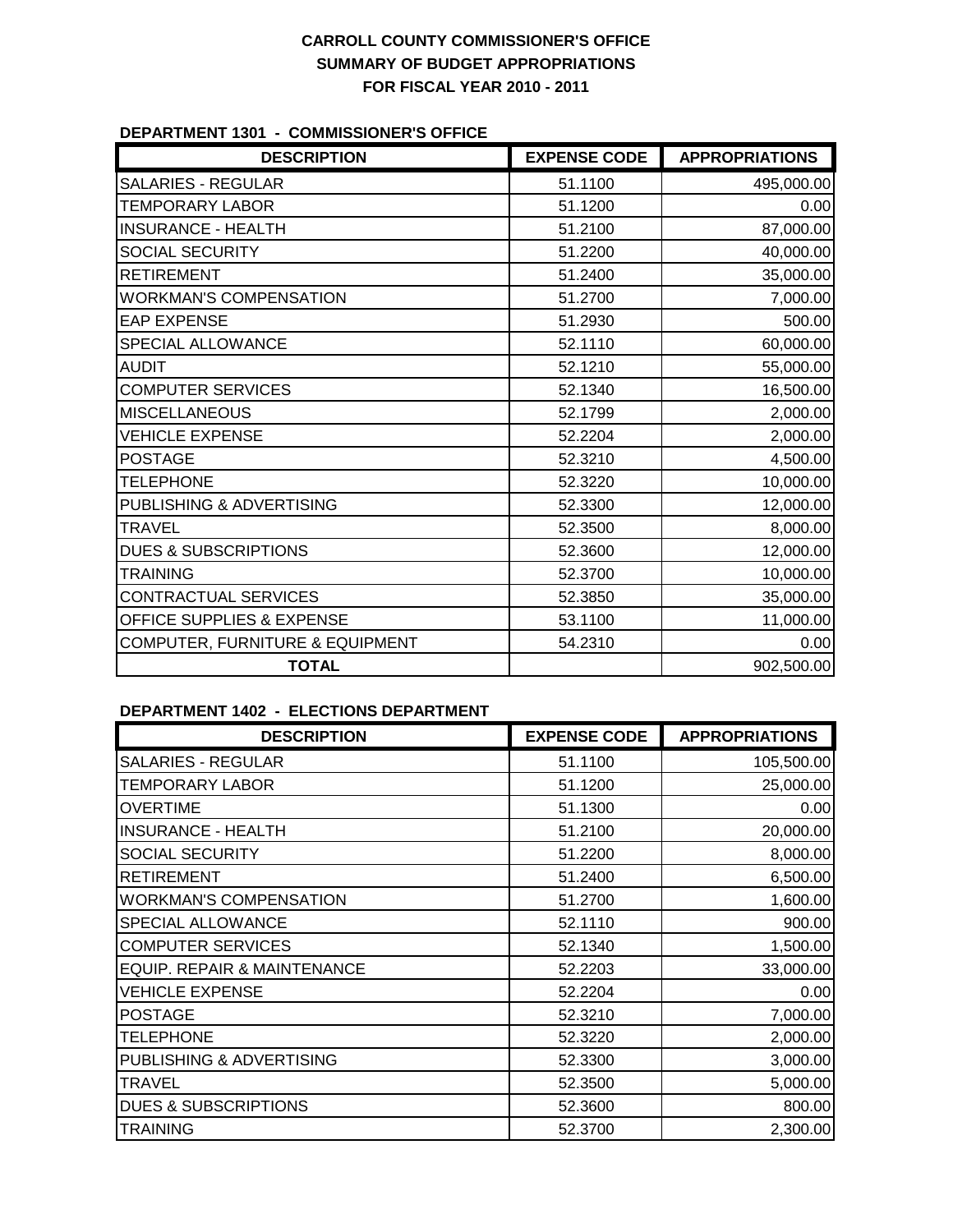| <b>IELECTION EXPENSES</b>                   | 52.3950 | 220,000,00 |
|---------------------------------------------|---------|------------|
| <b>IOFFICE SUPPLIES &amp; EXPENSE</b>       | 53.1100 | 2,000.00   |
| <b>ICOMPUTER, FURNITURE &amp; EQUIPMENT</b> | 54.2310 | 0.001      |
| <b>TOTAL</b>                                |         | 444,100.00 |

## **DEPARTMENT 1501 - COUNTY GENERAL ADMINISTRATION**

| <b>DESCRIPTION</b>                         | <b>EXPENSE CODE</b> | <b>APPROPRIATIONS</b> |
|--------------------------------------------|---------------------|-----------------------|
| <b>SALARIES - REGULAR</b>                  | 51.1100             | 364,000.00            |
| <b>TEMPORARY LABOR</b>                     | 51.1200             | 1,500.00              |
| <b>OVERTIME</b>                            | 51.1300             | 1,500.00              |
| <b>INSURANCE - HEALTH</b>                  | 51.2100             | 85,000.00             |
| SOCIAL SECURITY                            | 51.2200             | 25,000.00             |
| <b>RETIREMENT</b>                          | 51.2400             | 21,000.00             |
| <b>WORKMAN'S COMPENSATION</b>              | 51.2700             | 7,500.00              |
| <b>EMPLOYMENT PHYSICALS</b>                | 51.2920             | 0.00                  |
| <b>EAP EXPENSE</b>                         | 51.2930             | 500.00                |
| <b>WELLNESS PROGRAM</b>                    | 52.1000             | 25,000.00             |
| <b>COMPUTER SERVICES</b>                   | 52.1340             | 2,000.00              |
| <b>MISCELLANEOUS</b>                       | 52.1799             | 5,000.00              |
| <b>BUILDING REPAIR &amp; MAINTENANCE</b>   | 52.2201             | 110,000.00            |
| <b>EQUIP. REPAIR &amp; MAINTENANCE</b>     | 52.2203             | 4,000.00              |
| <b>LEASED EQUIPMENT</b>                    | 52.2330             | 12,000.00             |
| <b>POSTAGE</b>                             | 52.3210             | 7,500.00              |
| <b>TELEPHONE</b>                           | 52.3220             | 5,200.00              |
| <b>TRAVEL</b>                              | 52.3500             | 1,000.00              |
| <b>TRAINING</b>                            | 52.3700             | 1,000.00              |
| <b>CONTRACTUAL SERVICES</b>                | 52.3850             | 45,000.00             |
| <b>OFFICE SUPPLIES &amp; EXPENSE</b>       | 53.1100             | 6,000.00              |
| SUPPLIES, NON-OFFICE                       | 53.1110             | 4,500.00              |
| <b>UTILITIES</b>                           | 53.1200             | 230,000.00            |
| OFFICE SUPPLY - INVENTORY                  | 53.1500             | 4,500.00              |
| NON-OFFICE SUPPLY INVENTORY                | 53.1590             | 20,000.00             |
| <b>EQUIPMENT PURCHASES</b>                 | 54.2110             | 0.00                  |
| <b>COMPUTER, FURNITURE &amp; EQUIPMENT</b> | 54.2310             | 0.00                  |
| <b>TOTAL</b>                               |                     | 988,700.00            |

#### **DEPARTMENT 1517 - FINANCIAL ADMIN-PURCHASING**

| <b>DESCRIPTION</b>            | <b>EXPENSE CODE</b> | <b>APPROPRIATIONS</b> |
|-------------------------------|---------------------|-----------------------|
| <b>SALARIES - REGULAR</b>     | 51.1100             | 125,000.00            |
| <b>TEMPORARY LABOR</b>        | 51.1200             | 0.00                  |
| <b>OVERTIME</b>               | 51.1300             | 0.00                  |
| <b>INSURANCE - HEALTH</b>     | 51.2100             | 29,500.00             |
| <b>SOCIAL SECURITY</b>        | 51.2200             | 10,000.00             |
| <b>RETIREMENT</b>             | 51.2400             | 5,500.00              |
| <b>WORKMAN'S COMPENSATION</b> | 51.2700             | 3,000.00              |
| <b>EAP EXPENSE</b>            | 51.2930             | 0.00                  |
| <b>COMPUTER SERVICES</b>      | 52.1340             | 3,500.00              |
| EQUIP. REPAIR & MAINTENANCE   | 52.2203             | 1,500.00              |
| <b>POSTAGE</b>                | 52.3210             | 500.00                |
| <b>TELEPHONE</b>              | 52.3220             | 1,500.00              |
| PUBLISHING & ADVERTISING      | 52.3300             | 5,000.00              |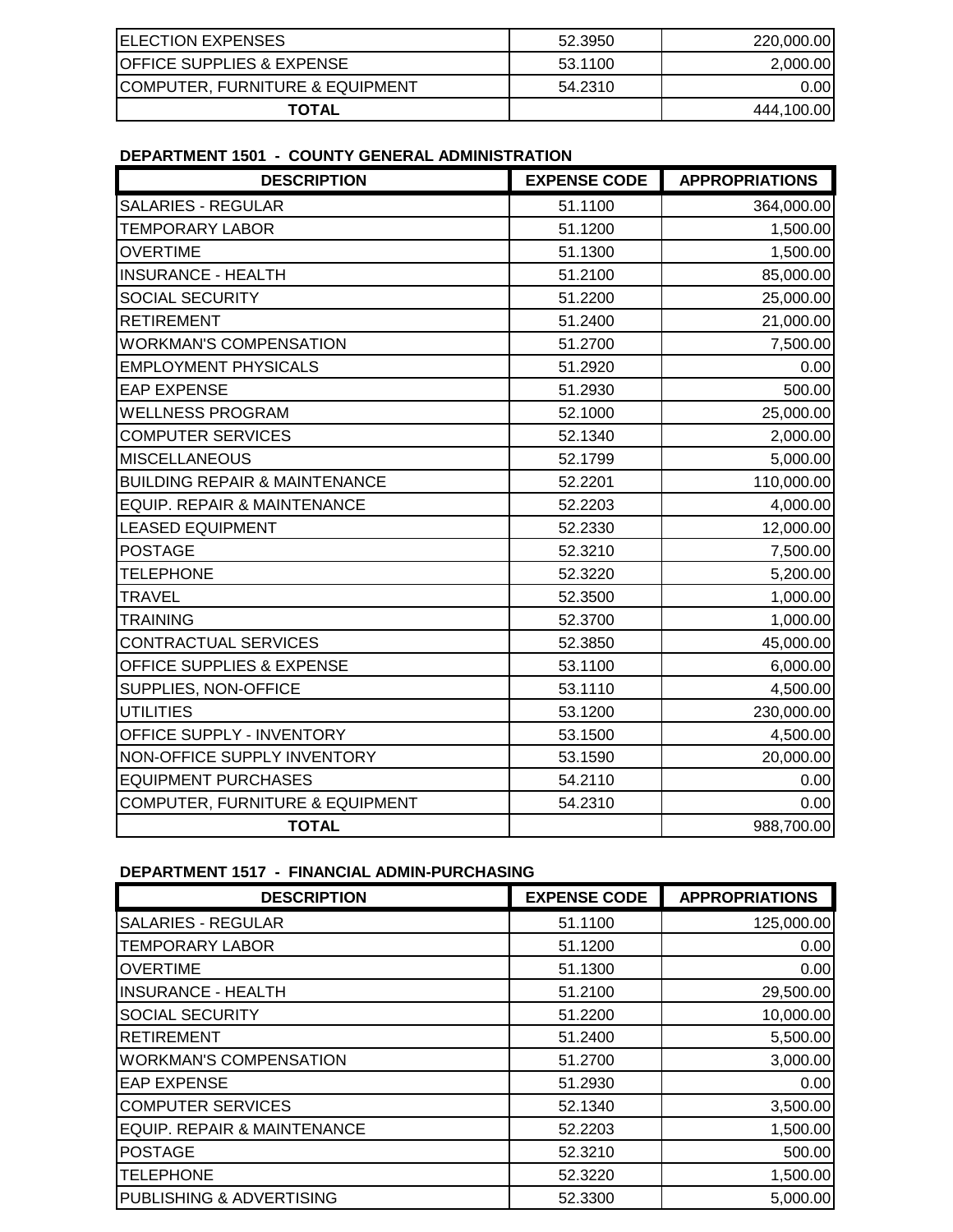| ITRAVEL                                     | 52.3500 | 3,000.00   |
|---------------------------------------------|---------|------------|
| <b>IDUES &amp; SUBSCRIPTIONS</b>            | 52.3600 | 1,750.00   |
| <b>ITRAINING</b>                            | 52,3700 | 2,000.00   |
| <b>IOFFICE SUPPLIES &amp; EXPENSE</b>       | 53.1100 | 4,000.00   |
| <b>ICOMPUTER, FURNITURE &amp; EQUIPMENT</b> | 54.2310 | 0.00       |
| TOTAL                                       |         | 195,750.00 |

## **DEPARTMENT 1530 - GENERAL ADMIN-LAW**

| <b>DESCRIPTION</b>                   | <b>EXPENSE CODE</b> | <b>APPROPRIATIONS</b> |
|--------------------------------------|---------------------|-----------------------|
| <b>SALARIES - REGULAR</b>            | 51.1100             | 0.00                  |
| TEMPORARY LABOR                      | 51.1200             | 0.00                  |
| <b>INSURANCE - HEALTH</b>            | 51.2100             | 0.00                  |
| <b>SOCIAL SECURITY</b>               | 51.2200             | 0.00                  |
| <b>RETIREMENT</b>                    | 51.2400             | 0.00                  |
| <b>WORKMAN'S COMPENSATION</b>        | 51.2700             | 0.00                  |
| <b>LEGAL SERVICES</b>                | 52.1240             | 50,000.00             |
| <b>VEHICLE EXPENSE</b>               | 52.2204             | 0.00                  |
| <b>MISCELLANEOUS</b>                 | 52.1799             | 0.00                  |
| <b>POSTAGE</b>                       | 52.3210             | 0.00                  |
| <b>TELEPHONE</b>                     | 52.3220             | 0.00                  |
| PUBLISHING & ADVERTISING             | 52.3300             | 0.00                  |
| <b>DUES &amp; SUBSCRIPTIONS</b>      | 52.3600             | 0.00                  |
| <b>TRAINING</b>                      | 52,3700             | 0.00                  |
| <b>CONTRACTUAL SERVICES</b>          | 52.3850             | 145,000.00            |
| <b>OFFICE SUPPLIES &amp; EXPENSE</b> | 53.1100             | 0.00                  |
| COMPUTER, FURNITURE & EQUIPMENT      | 54.2310             | 0.00                  |
| <b>TOTAL</b>                         |                     | 195,000.00            |

### **DEPARTMENT 1535 - GENERAL ADMIN-DATA PROCESSING**

| <b>DESCRIPTION</b>        | <b>EXPENSE CODE</b> | <b>APPROPRIATIONS</b> |
|---------------------------|---------------------|-----------------------|
| <b>ICOMPUTER SERVICES</b> | 52.1340             | 150,000.00            |
| <b>ITELEPHONE</b>         | 52.3220             | 1.000.00              |
| <b>TOTAL</b>              |                     | 151,000.00            |

### **DEPARTMENT 1545 - GENERAL ADMIN-TAX COMMISSIONER**

| <b>DESCRIPTION</b>            | <b>EXPENSE CODE</b> | <b>APPROPRIATIONS</b> |
|-------------------------------|---------------------|-----------------------|
| <b>SALARIES - REGULAR</b>     | 51.1100             | 485,000.00            |
| TEMPORARY LABOR               | 51.1200             | 1,000.00              |
| <b>OVERTIME</b>               | 51.1300             | 1,500.00              |
| <b>INSURANCE - HEALTH</b>     | 51.2100             | 145,000.00            |
| <b>SOCIAL SECURITY</b>        | 51.2200             | 34,000.00             |
| <b>RETIREMENT</b>             | 51.2400             | 34,000.00             |
| <b>WORKMAN'S COMPENSATION</b> | 51.2700             | 7,000.00              |
| <b>EMPLOYMENT PHYSICALS</b>   | 51.2920             | 0.00                  |
| <b>EAP EXPENSE</b>            | 51.2930             | 200.00                |
| <b>AUDIT</b>                  | 52.1210             | 12,000.00             |
| <b>LEGAL SERVICES</b>         | 52.1240             | 0.00                  |
| <b>COMPUTER SERVICES</b>      | 52.1340             | 58,000.00             |
| <b>POSTAGE</b>                | 52.3210             | 45,000.00             |
| <b>TELEPHONE</b>              | 52.3220             | 3,250.00              |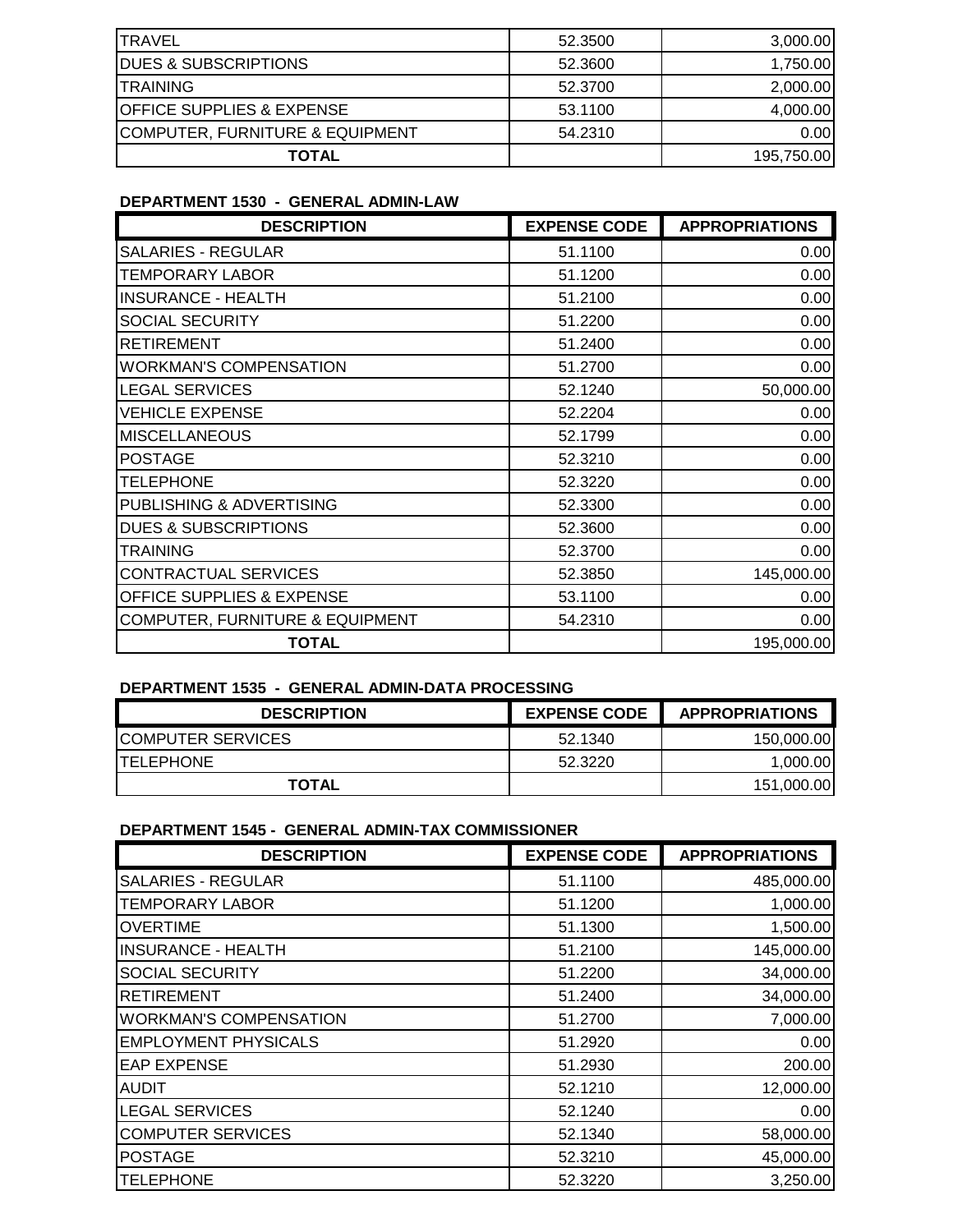| <b>IPUBLISHING &amp; ADVERTISING</b>  | 52.3300 | 5,500.00   |
|---------------------------------------|---------|------------|
| ITRAVEL                               | 52.3500 | 3,000.00   |
| <b>ITRAINING</b>                      | 52.3700 | 2,000.00   |
| <b>ICONTRACTUAL SERVICES</b>          | 52.3850 | 0.00       |
| <b>IOFFICE SUPPLIES &amp; EXPENSE</b> | 53.1100 | 10,000.00  |
| COMPUTER, FURNITURE & EQUIPMENT       | 54.2310 | 0.00       |
| <b>TOTAL</b>                          |         | 846,450.00 |

### **DEPARTMENT 1550 - GENERAL ADMIN-TAX ASSESSOR**

| <b>DESCRIPTION</b>                         | <b>EXPENSE CODE</b> | <b>APPROPRIATIONS</b> |
|--------------------------------------------|---------------------|-----------------------|
| <b>SALARIES - REGULAR</b>                  | 51.1100             | 620,000.00            |
| <b>TEMPORARY LABOR</b>                     | 51.1200             | 2,500.00              |
| <b>OVERTIME</b>                            | 51.1300             | 7,500.00              |
| <b>INSURANCE - HEALTH</b>                  | 51.2100             | 175,000.00            |
| <b>SOCIAL SECURITY</b>                     | 51.2200             | 50,352.00             |
| <b>RETIREMENT</b>                          | 51.2400             | 50,000.00             |
| <b>WORKMAN'S COMPENSATION</b>              | 51.2700             | 15,000.00             |
| <b>EMPLOYMENT PHYSICALS</b>                | 51.2920             | 0.00                  |
| <b>EAP EXPENSE</b>                         | 51.2930             | 200.00                |
| <b>BOARD OF ASSESSORS</b>                  | 52.1110             | 5,500.00              |
| <b>BOARD OF EQUALIZATION EXPENSES+A613</b> | 52.1120             | 6,000.00              |
| <b>COMPUTER SERVICES</b>                   | 52.1340             | 1,000.00              |
| <b>EQUIPMENT REPAIR &amp; MAINTENANCE</b>  | 52.2203             | 1,600.00              |
| <b>VEHICLE EXPENSE</b>                     | 52.2204             | 3,700.00              |
| <b>POSTAGE</b>                             | 52.3210             | 30,000.00             |
| <b>TELEPHONE</b>                           | 52.3220             | 4,000.00              |
| <b>TRAVEL</b>                              | 52.3500             | 5,000.00              |
| <b>DUES &amp; SUBSCRIPTIONS</b>            | 52.3600             | 4,570.00              |
| <b>TRAINING</b>                            | 52.3700             | 1,500.00              |
| CONTRACTUAL SERVICES                       | 52.3850             | 16,500.00             |
| OFFICE SUPPLIES & EXPENSE                  | 53.1100             | 7,000.00              |
| SUPPLIES, NON-OFFICE                       | 53.1110             | 2,000.00              |
| <b>GAS &amp; OIL</b>                       | 53.1270             | 5,500.00              |
| <b>EQUIPMENT PURCHASES</b>                 | 54.2110             | 0.00                  |
| COMPUTER, FURNITURE & EQUIPMENT            | 54.2310             | 0.00                  |
| <b>TOTAL</b>                               |                     | 1,014,422.00          |

## **DEPARTMENT 1555 - GENERAL ADMIN-RISK MANAGEMENT**

| <b>DESCRIPTION</b>                      | <b>EXPENSE CODE</b> | <b>APPROPRIATIONS</b> |
|-----------------------------------------|---------------------|-----------------------|
| SOLID WASTE EMPLOYEE WAGES AND BENEFITS | 51.1100             | 215,000.00            |
| E-911 EMPLOYEE WAGES AND BENEFITS       | 51.1199             | 1,075,000.00          |
| ELECTED OFFICIAL RETIREMENT             | 51.2410             | 0.00                  |
| <b>UNEMPLOYMENT</b>                     | 51.2600             | 5,000.00              |
| <b>LAW LIBRARY</b>                      | 52.1250             | 0.00                  |
| <b>MISCELLANEOUS</b>                    | 52.1799             | 15,000.00             |
| <b>VICTIM'S EMERGENCY FUND</b>          | 52.3006             | 2,500.00              |
| CHILD ABUSE ACT                         | 52,3008             | 2,500.00              |
| <b>INSURANCE, LIABILITY</b>             | 52.3100             | 425,000.00            |
| <b>INSURANCE, AUTO</b>                  | 52.3120             | 325,000.00            |
| <b>BONDS</b>                            | 52.3130             | 4,500.00              |
| PEACE OFFICER TRAINING                  | 52.3710             | 0.00                  |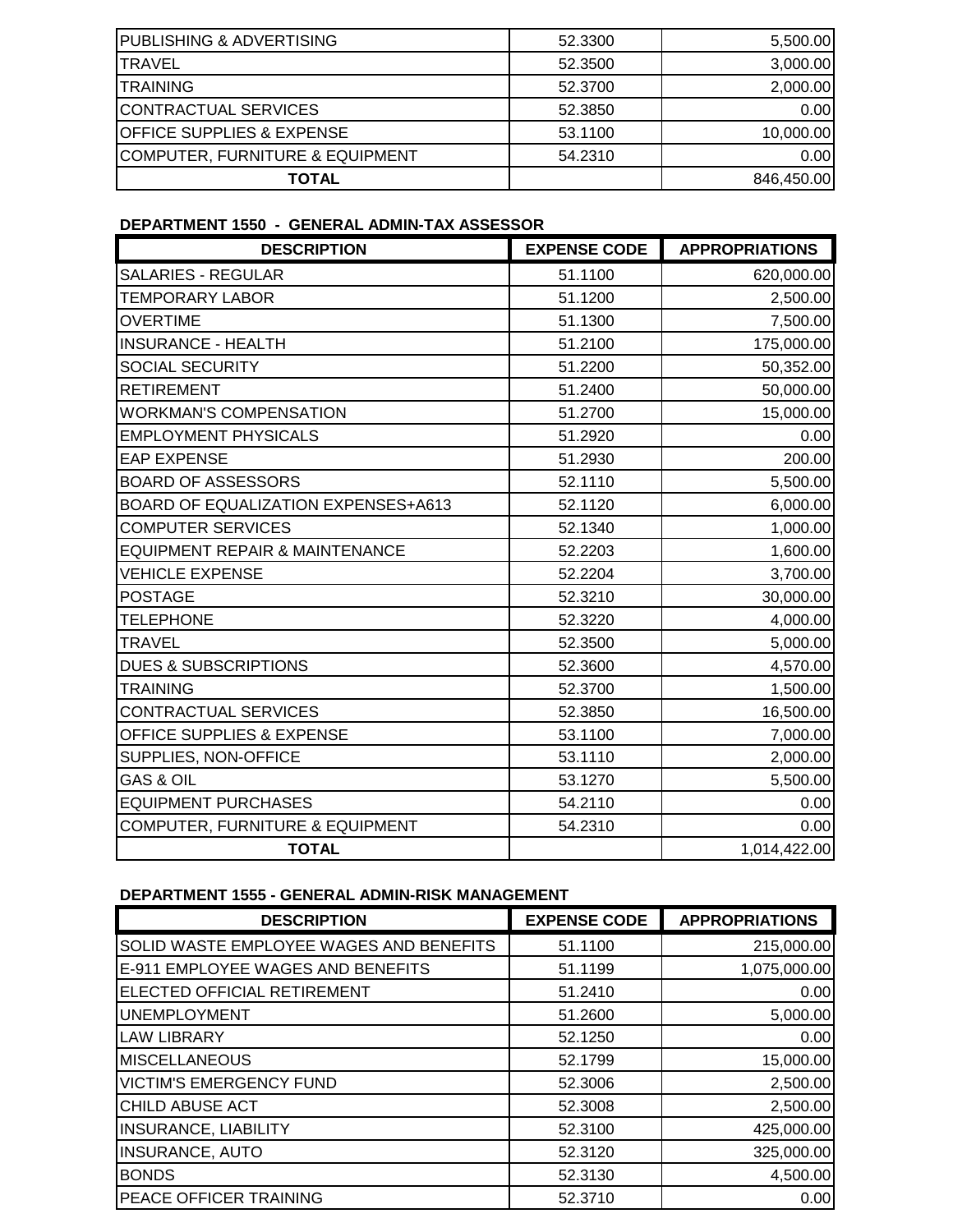| CONTRACTUAL SERVICES                       | 52.3850 | 8,500.00     |
|--------------------------------------------|---------|--------------|
| <b>COMPUTER, FURNITURE &amp; EQUIPMENT</b> | 54.2310 | 0.001        |
| <b>IDAMAGE SETTLEMENTS</b>                 | 55.2210 | 200,000.00   |
| <b>ICONTINGENCY</b>                        | 57.9990 | 300,000.00   |
| <b> OPERATING TRANSFER OUT</b>             | 61.1000 | 0.00         |
| TOTAL                                      |         | 2,578,000.00 |

## **DEPARTMENT 2150 - SUPERIOR COURT**

| <b>DESCRIPTION</b>               | <b>EXPENSE CODE</b> | <b>APPROPRIATIONS</b> |
|----------------------------------|---------------------|-----------------------|
| SALARIES - REGULAR               | 51.1100             | 75,000.00             |
| <b>SALARY SUPPLEMENTS</b>        | 51.1110             | 12,000.00             |
| <b>BAILIFF'S PAY</b>             | 51.1120             | 57,300.00             |
| <b>INSURANCE - HEALTH</b>        | 51.2100             | 0.00                  |
| SOCIAL SECURITY                  | 51.2200             | 5,100.00              |
| <b>RETIREMENT</b>                | 51.2400             | 0.00                  |
| <b>WORKMAN'S COMPENSATION</b>    | 51.2700             | 0.00                  |
| <b>COMPUTER SERVICES</b>         | 52.1340             | 150.00                |
| <b>DRUG COURT</b>                | 52.3001             | 115,000.00            |
| <b>COURT REPORTER'S FEES</b>     | 52.3002             | 131,000.00            |
| PUBLIC DEFENDER, COURT APPOINTED | 52.3003             | 0.00                  |
| PUBLIC DEFENDER EXPENSES         | 52.3004             | 4,000.00              |
| OTHER COURT COSTS                | 52.3005             | 18,888.00             |
| PER DIEM, JURORS                 | 52.3007             | 130,000.00            |
| <b>POSTAGE</b>                   | 52.3210             | 2,500.00              |
| <b>TELEPHONE</b>                 | 52.3220             | 4,500.00              |
| <b>TRAVEL</b>                    | 52.3500             | 500.00                |
| <b>DUES &amp; SUBSCRIPTIONS</b>  | 52.3600             | 1,000.00              |
| <b>TRAINING</b>                  | 52.3700             | 10,000.00             |
| OFFICE SUPPLIES & EXPENSE        | 53.1100             | 2,000.00              |
| <b>MISCELLANEOUS</b>             | 53.1799             | 283.00                |
| COMPUTER, FURNITURE & EQUIPMENT  | 54.2310             | 0.00                  |
| <b>TOTAL</b>                     |                     | 569,221.00            |

## **DEPARTMENT 2180 - CLERK OF SUPERIOR COURT**

| <b>DESCRIPTION</b>            | <b>EXPENSE CODE</b> | <b>APPROPRIATIONS</b> |
|-------------------------------|---------------------|-----------------------|
| <b>SALARIES - REGULAR</b>     | 51.1100             | 545,000.00            |
| TEMPORARY LABOR               | 51.1200             | 49,000.00             |
| <b>OVERTIME</b>               | 51.1300             | 1,000.00              |
| <b>INSURANCE - HEALTH</b>     | 51.2100             | 160,000.00            |
| SOCIAL SECURITY               | 51.2200             | 48,000.00             |
| <b>RETIREMENT</b>             | 51.2400             | 38,000.00             |
| <b>WORKMAN'S COMPENSATION</b> | 51.2700             | 15,000.00             |
| <b>EMPLOYMENT PHYSICALS</b>   | 51.2920             | 400.00                |
| <b>EAP EXPENSE</b>            | 51.2930             | 250.00                |
| <b>AUDIT</b>                  | 52.1210             | 4,000.00              |
| <b>COMPUTER SERVICES</b>      | 52.1340             | 10,000.00             |
| EQUIP. REPAIR & MAINTENANCE   | 52.2203             | 3,000.00              |
| <b>POSTAGE</b>                | 52.3210             | 12,500.00             |
| <b>TELEPHONE</b>              | 52.3220             | 5,500.00              |
| <b>DUI PUBLISHING</b>         | 52.3310             | 200.00                |
| TRAVEL                        | 52.3500             | 1,500.00              |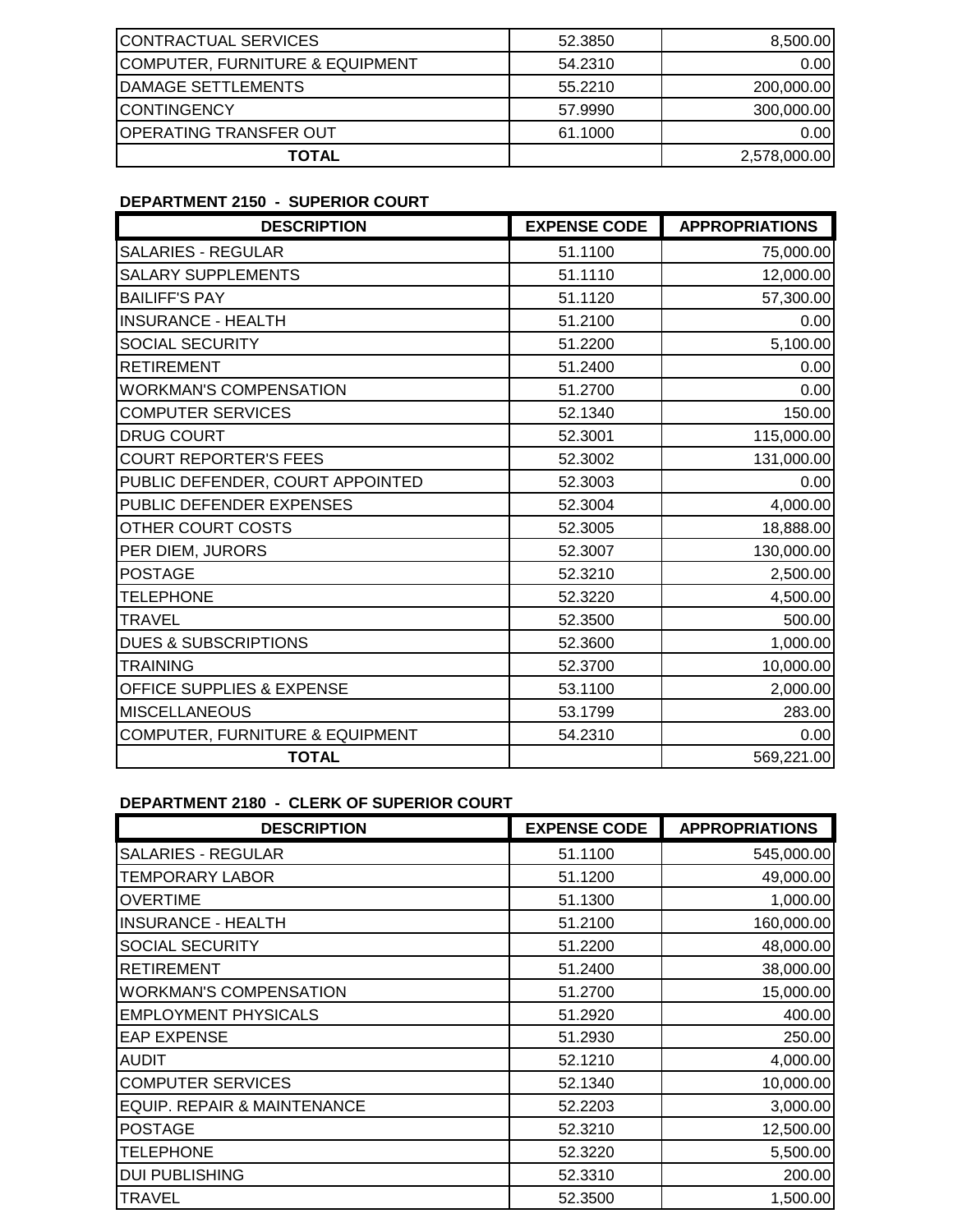| <b>ITRAINING</b>                     | 52.3700 | 1,500.00   |
|--------------------------------------|---------|------------|
| <b>CONTRACTUAL SERVICES</b>          | 52.3850 | 18,000.00  |
| <b>OFFICE SUPPLIES &amp; EXPENSE</b> | 53.1100 | 18,000.00  |
| COMPUTER, FURNITURE & EQUIPMENT      | 54.2310 | 0.001      |
| TOTAL                                |         | 930,850.00 |

# **DEPARTMENT 2200 - DISTRICT ATTORNEY**

| <b>DESCRIPTION</b>                   | <b>EXPENSE CODE</b> | <b>APPROPRIATIONS</b> |
|--------------------------------------|---------------------|-----------------------|
| <b>SALARIES - REGULAR</b>            | 51.1100             | 363,827.00            |
| <b>SALARY SUPPLEMENTS</b>            | 51.1110             | 35,400.00             |
| SUPPORT SUPPLEMENT                   | 51.1220             | 0.00                  |
| <b>OVERTIME</b>                      | 51.1300             | 0.00                  |
| <b>INSURANCE - HEALTH</b>            | 51.2100             | 28,453.00             |
| SOCIAL SECURITY                      | 51.2200             | 26,400.00             |
| <b>RETIREMENT</b>                    | 51.2400             | 13,900.00             |
| <b>WORKMAN'S COMPENSATION</b>        | 51.2700             | 9,200.00              |
| OFFICE RENT                          | 52.2310             | 0.00                  |
| <b>POSTAGE</b>                       | 52.3210             | 0.00                  |
| <b>TELEPHONE</b>                     | 52.3220             | 13,440.00             |
| <b>TRAVEL</b>                        | 52.3500             | 1,400.00              |
| <b>TRAINING</b>                      | 52.3700             | 0.00                  |
| <b>VICTIM - WITNESS PROGRAM</b>      | 52.3960             | 7,476.00              |
| VICTIM - ADVOCATE PROGRAM            | 52.3961             | 148,330.00            |
| <b>OFFICE SUPPLIES &amp; EXPENSE</b> | 53.1100             | 29,867.00             |
| TOTAL                                |                     | 677,693.00            |

## **DEPARTMENT 2300 - STATE COURT**

| <b>DESCRIPTION</b>              | <b>EXPENSE CODE</b> | <b>APPROPRIATIONS</b> |
|---------------------------------|---------------------|-----------------------|
| <b>SALARIES - REGULAR</b>       | 51.1100             | 148,000.00            |
| <b>OVERTIME</b>                 | 51.1300             | 0.00                  |
| <b>INSURANCE - HEALTH</b>       | 51.2100             | 20,000.00             |
| SOCIAL SECURITY                 | 51.2200             | 11,000.00             |
| <b>RETIREMENT</b>               | 51.2400             | 11,000.00             |
| <b>WORKMAN'S COMPENSATION</b>   | 51.2700             | 2,300.00              |
| <b>EAP EXPENSE</b>              | 51.2930             | 50.00                 |
| <b>LAW REFERENCE BOOKS</b>      | 52.1250             | 400.00                |
| <b>COURT REPORTER'S FEES</b>    | 52.3002             | 18,000.00             |
| PUBLIC DEFENDER EXPENSE         | 52.3004             | 90,956.00             |
| OTHER COURT COSTS               | 52.3005             | 1,000.00              |
| PER DIEM, JURORS                | 52.3007             | 15,000.00             |
| <b>POSTAGE</b>                  | 52.3210             | 1,300.00              |
| <b>TELEPHONE</b>                | 52.3220             | 700.00                |
| TRAVEL                          | 52.3500             | 0.00                  |
| <b>DUES &amp; SUBSCRIPTIONS</b> | 52.3600             | 400.00                |
| <b>TRAINING</b>                 | 52.3700             | 657.00                |
| CONTRACTUAL SERVICES            | 52.3850             | 13,750.00             |
| OFFICE SUPPLIES & EXPENSE       | 53.1100             | 1,900.00              |
| COMPUTER, FURNITURE & EQUIPMENT | 54.2310             | 0.00                  |
| <b>TOTAL</b>                    |                     | 336,413.00            |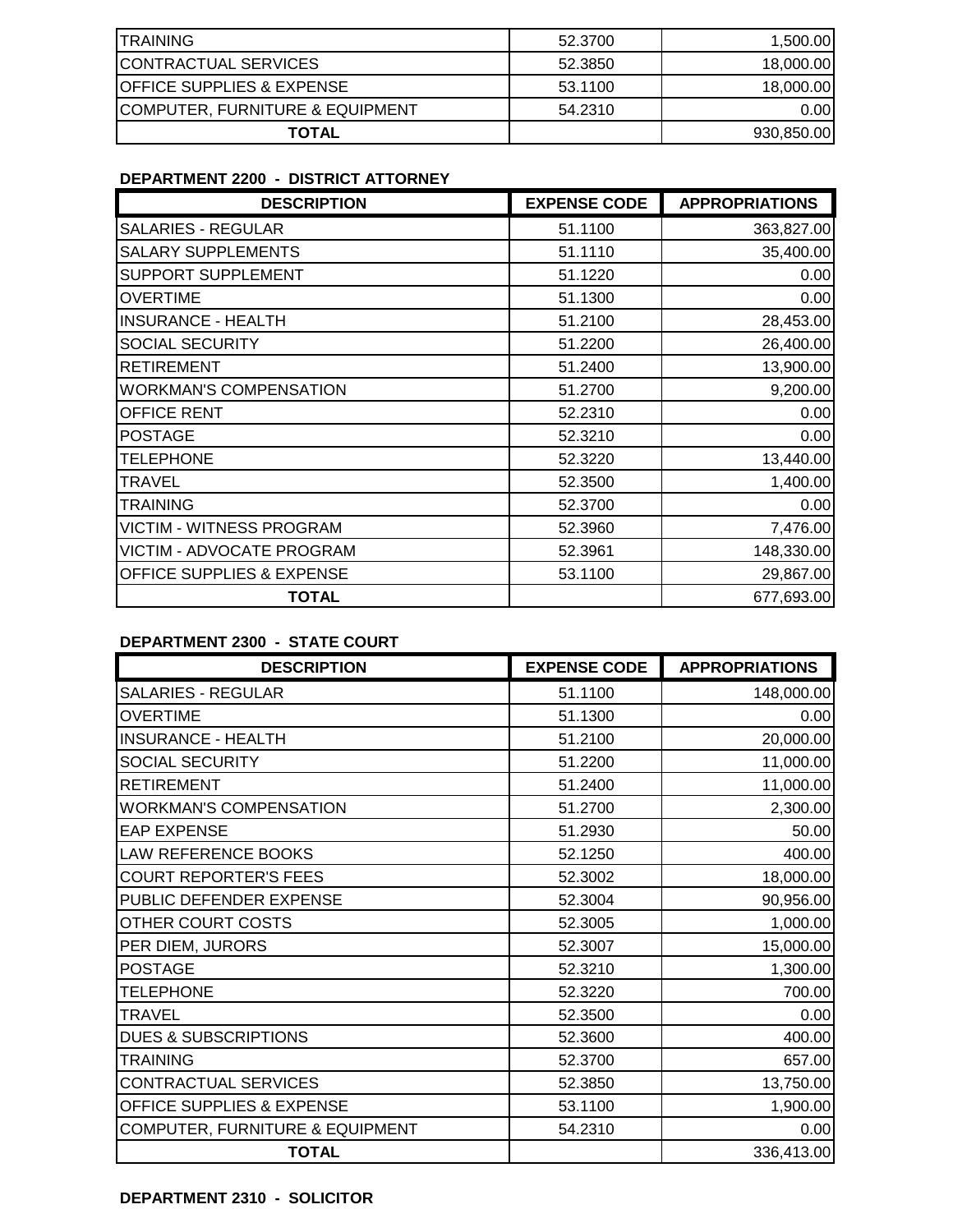| <b>DESCRIPTION</b>              | <b>EXPENSE CODE</b> | <b>APPROPRIATIONS</b> |
|---------------------------------|---------------------|-----------------------|
| <b>SALARIES - REGULAR</b>       | 51.1100             | 255,000.00            |
| <b>TEMPORARY LABOR</b>          | 51.1200             | 0.00                  |
| <b>OVERTIME</b>                 | 51.1300             | 0.00                  |
| <b>INSURANCE - HEALTH</b>       | 51.2100             | 60,000.00             |
| SOCIAL SECURITY                 | 51.2200             | 20,500.00             |
| <b>RETIREMENT</b>               | 51.2400             | 16,000.00             |
| <b>WORKMAN'S COMPENSATION</b>   | 51.2700             | 7,000.00              |
| <b>EAP EXPENSE</b>              | 51.2930             | 100.00                |
| <b>AUDIT</b>                    | 52.1210             | 2,000.00              |
| <b>COMPUTER SERVICES</b>        | 52.1340             | 1,500.00              |
| OTHER COURT COSTS               | 52.3005             | 2,000.00              |
| <b>POSTAGE</b>                  | 52.3210             | 1,000.00              |
| <b>TELEPHONE</b>                | 52.3220             | 2,500.00              |
| TRAVEL                          | 52.3500             | 2,500.00              |
| <b>TRAINING</b>                 | 52.3700             | 2,000.00              |
| VICTIM - ADVOCATE PROGRAM       | 52.3961             | 68,000.00             |
| OFFICE SUPPLIES & EXPENSE       | 53.1100             | 3,000.00              |
| COMPUTER, FURNITURE & EQUIPMENT | 54.2310             | 3,500.00              |
| <b>TOTAL</b>                    |                     | 446,600.00            |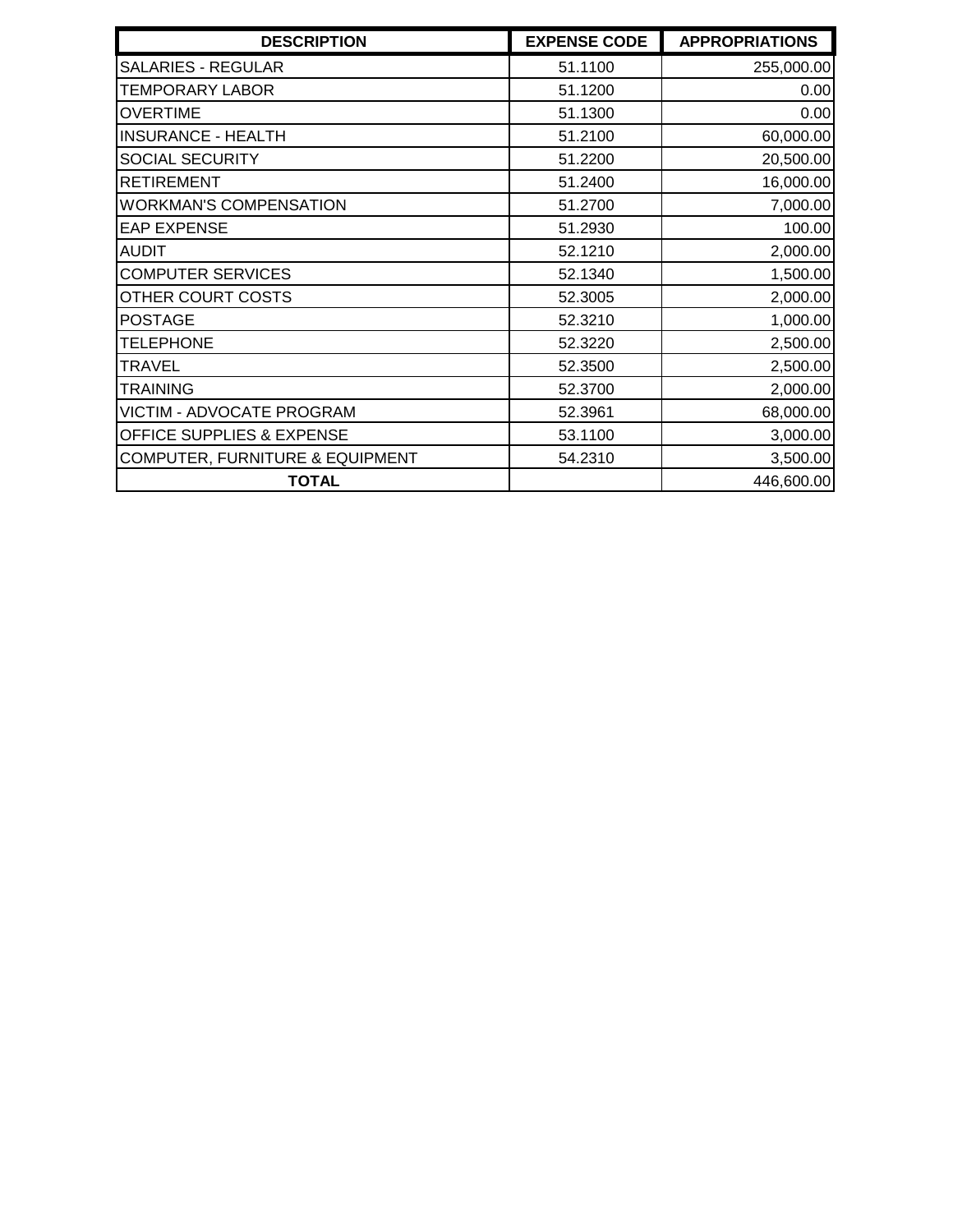## **DEPARTMENT 2400 - MAGISTRATE COURT**

| <b>DESCRIPTION</b>              | <b>EXPENSE CODE</b> | <b>APPROPRIATIONS</b> |
|---------------------------------|---------------------|-----------------------|
| SALARIES - REGULAR              | 51.1100             | 316,000.00            |
| MAGISTRATE JUDGE                | 51.1130             | 34,200.00             |
| <b>TEMPORARY LABOR</b>          | 51.1200             | 33,000.00             |
| <b>OVERTIME</b>                 | 51.1300             | 500.00                |
| <b>INSURANCE - HEALTH</b>       | 51.2100             | 80,000.00             |
| <b>SOCIAL SECURITY</b>          | 51.2200             | 25,500.00             |
| <b>RETIREMENT</b>               | 51.2400             | 27,000.00             |
| <b>WORKMAN'S COMPENSATION</b>   | 51.2700             | 6,000.00              |
| <b>EMPLOYMENT PHYSICALS</b>     | 51.2920             | 0.00                  |
| <b>EAP EXPENSE</b>              | 51.2930             | 150.00                |
| <b>AUDIT</b>                    | 52.1210             | 2,250.00              |
| <b>LAW LIBRARY</b>              | 52.1250             | 250.00                |
| <b>COMPUTER SERVICES</b>        | 52.1340             | 3,000.00              |
| <b>VEHICLE EXPENSE</b>          | 52.2204             | 5,000.00              |
| OTHER COURT COSTS               | 52.3005             | 1,000.00              |
| <b>POSTAGE</b>                  | 52.3210             | 7,000.00              |
| <b>TELEPHONE</b>                | 52.3220             | 3,500.00              |
| <b>TRAVEL</b>                   | 52.3500             | 2,000.00              |
| <b>TRAINING</b>                 | 52.3700             | 3,400.00              |
| CONTRACTUAL SERVICES            | 52.3850             | 4,500.00              |
| OFFICE SUPPLIES & EXPENSE       | 53.1100             | 6,000.00              |
| COMPUTER, FURNITURE & EQUIPMENT | 54.2310             | 0.00                  |
| <b>TOTAL</b>                    |                     | 560,250.00            |

# **DEPARTMENT 2450 - PROBATE COURT**

| <b>DESCRIPTION</b>              | <b>EXPENSE CODE</b> | <b>APPROPRIATIONS</b> |
|---------------------------------|---------------------|-----------------------|
| <b>SALARIES - REGULAR</b>       | 51.1100             | 188,000.00            |
| TEMPORARY LABOR                 | 51.1200             | 46,000.00             |
| <b>OVERTIME</b>                 | 51.1300             | 0.00                  |
| <b>INSURANCE - HEALTH</b>       | 51.2100             | 39,000.00             |
| SOCIAL SECURITY                 | 51.2200             | 18,000.00             |
| <b>RETIREMENT</b>               | 51.2400             | 16,000.00             |
| <b>WORKMAN'S COMPENSATION</b>   | 51.2700             | 2,200.00              |
| <b>EAP EXPENSE</b>              | 51.2930             | 250.00                |
| <b>AUDIT</b>                    | 52.1210             | 1,500.00              |
| <b>LEGAL SERVICES</b>           | 52.1240             | 0.00                  |
| <b>COMPUTER SERVICES</b>        | 52.1340             | 1,500.00              |
| EQUIP. REPAIR & MAINTENANCE     | 52.2203             | 1,750.00              |
| OTHER COURT COSTS               | 52.3005             | 2,000.00              |
| <b>POSTAGE</b>                  | 52.3210             | 6,500.00              |
| <b>TELEPHONE</b>                | 52.3220             | 2,000.00              |
| PUBLISHING & ADVERTISING        | 52.3300             | 1,000.00              |
| <b>TRAVEL</b>                   | 52.3500             | 6,500.00              |
| <b>DUES &amp; SUBSCRIPTIONS</b> | 52.3600             | 850.00                |
| <b>TRAINING</b>                 | 52.3700             | 1,100.00              |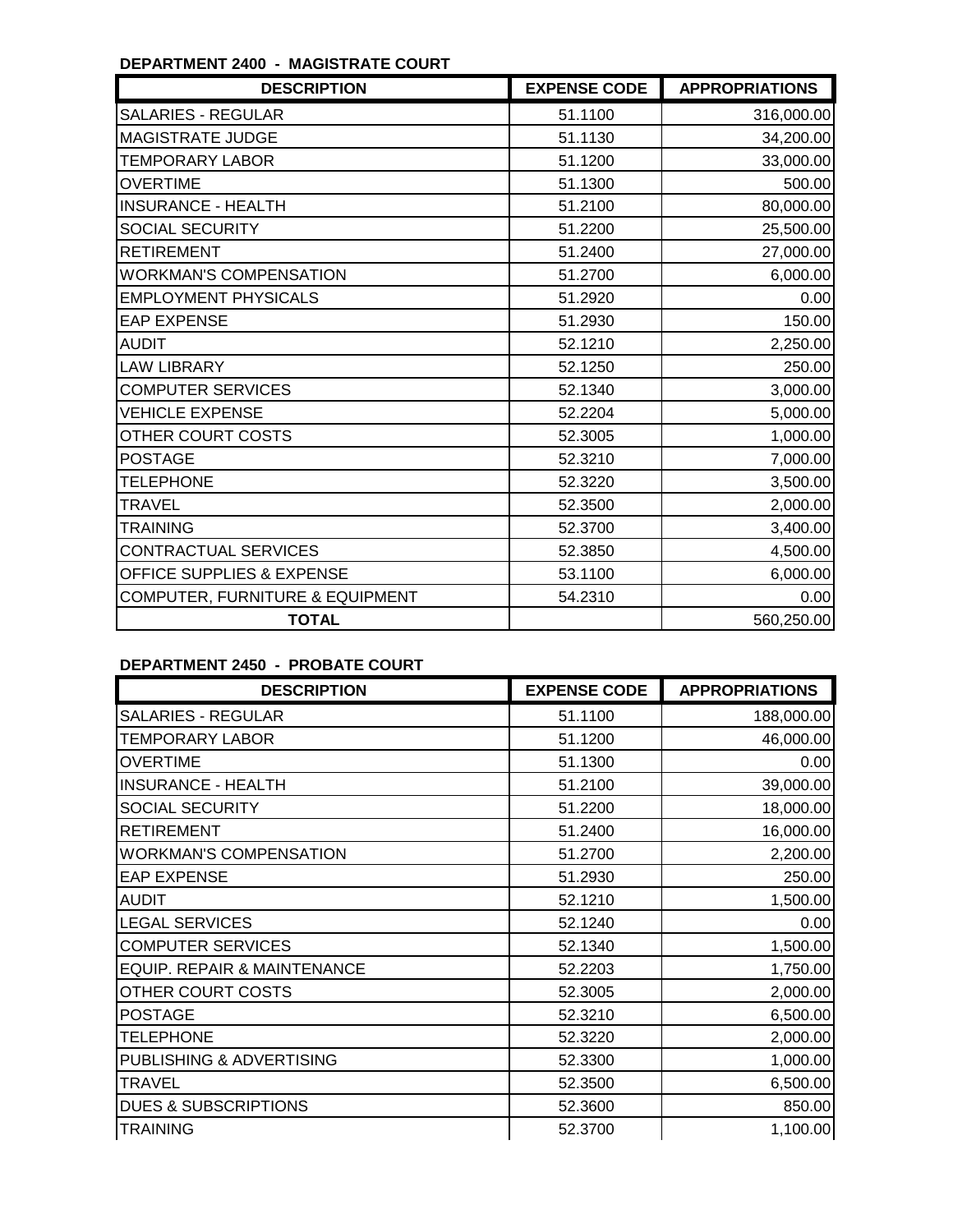| <b>ICONTRACTUAL SERVICES</b>         | 52.3850 | 25,000.00  |
|--------------------------------------|---------|------------|
| <b>OFFICE SUPPLIES &amp; EXPENSE</b> | 53.1100 | 7,200.00   |
| ICOMPUTER, FURNITURE & EQUIPMENT     | 54.2310 | 0.001      |
| <b>TOTAL</b>                         |         | 366,350.00 |

## **DEPARTMENT 2600 - JUVENILE COURT**

| <b>DESCRIPTION</b>              | <b>EXPENSE CODE</b> | <b>APPROPRIATIONS</b> |
|---------------------------------|---------------------|-----------------------|
| <b>SALARIES - REGULAR</b>       | 51.1100             | 223,000.00            |
| <b>TEMPORARY LABOR</b>          | 51.1200             | 20,600.00             |
| <b>OVERTIME</b>                 | 51.1300             | 0.00                  |
| <b>INSURANCE - HEALTH</b>       | 51.2100             | 58,000.00             |
| SOCIAL SECURITY                 | 51.2200             | 17,800.00             |
| <b>RETIREMENT</b>               | 51.2400             | 12,000.00             |
| <b>WORKMAN'S COMPENSATION</b>   | 51.2700             | 4,000.00              |
| <b>EAP EXPENSE</b>              | 51.2930             | 100.00                |
| JUVENILE MEDICAL CLEARANCE      | 52.1221             | 5,000.00              |
| <b>COUNSELING SERVICES</b>      | 52.1230             | 15,000.00             |
| <b>VEHICLE EXPENSE</b>          | 52.2204             | 2,000.00              |
| <b>LEASED EQUIPMENT</b>         | 52.2330             | 0.00                  |
| JUVENILE WELLNESS COURT         | 52.3001             | 102,000.00            |
| <b>COURT REPORTER</b>           | 52.3002             | 6,400.00              |
| OTHER COURT COSTS               | 52.3005             | 200,000.00            |
| JUVENILE DETENTION              | 52.3006             | 0.00                  |
| <b>POSTAGE</b>                  | 52.3210             | 1,500.00              |
| <b>TELEPHONE</b>                | 52.3220             | 2,600.00              |
| <b>TRAVEL</b>                   | 52.3500             | 8,000.00              |
| <b>TRAINING</b>                 | 52.3700             | 500.00                |
| CONTRACTUAL SERVICES            | 52.3850             | 695.00                |
| OFFICE SUPPLIES & EXPENSE       | 53.1100             | 10,000.00             |
| COMPUTER, FURNITURE & EQUIPMENT | 54.2310             | 0.00                  |
| <b>TOTAL</b>                    |                     | 689,195.00            |

## **DEPARTMENT 2610 - ADA-JUVENILE COURT**

| <b>DESCRIPTION</b>           | <b>EXPENSE CODE</b> | <b>APPROPRIATIONS</b> |
|------------------------------|---------------------|-----------------------|
| <b>ICONTRACTUAL SERVICES</b> | 52.3850             | 25,000.00             |
| <b>TOTAL</b>                 |                     | 25,000.00             |

## **DEPARTMENT 2800 - PUBLIC DEFENDER**

| <b>DESCRIPTION</b>               | <b>EXPENSE CODE</b> | <b>APPROPRIATIONS</b> |
|----------------------------------|---------------------|-----------------------|
| <b>SALARIES - REGULAR</b>        | 51.1100             | 426,913.00            |
| <b>SALARY SUPPLEMENTS</b>        | 51.1110             | 13,000.00             |
| <b>INSURANCE - HEALTH</b>        | 51.2100             | 54,996.00             |
| <b>SOCIAL SECURITY</b>           | 51.2200             | 42,000.00             |
| <b>RETIREMENT</b>                | 51.2400             | 37,500.00             |
| <b>WORKMAN'S COMPENSATION</b>    | 51.2700             | 18,000.00             |
| EQUIPMENT REPAIR AND MAINTENANCE | 52.2203             | 800.00                |
| <b>OFFICE RENT</b>               | 52.2310             | 66,000.00             |
| <b>COURT REPORTER FEES</b>       | 52.3002             | 250.00                |
| <b>POSTAGE</b>                   | 52.3210             | 3,000.00              |
| <b>TELEPHONE</b>                 | 52.3220             | 9,000.00              |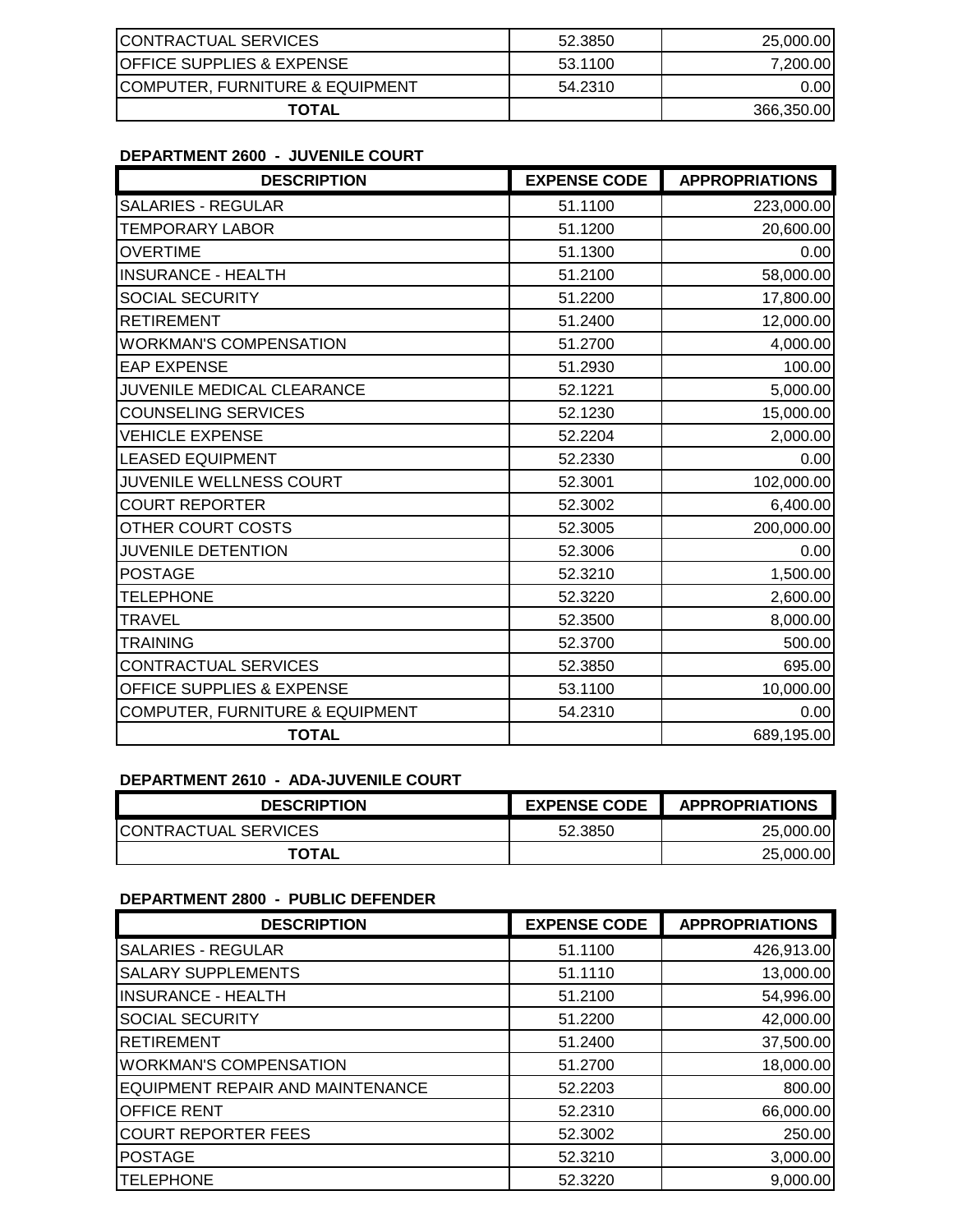| <b>DUES AND SUBSCRIPTIONS</b>        | 52.3600 | 4,000.00   |
|--------------------------------------|---------|------------|
| <b>ICONTRACTUAL SERVICES</b>         | 52.3850 | 28,671.00  |
| <b>OFFICE SUPPLIES &amp; EXPENSE</b> | 53.1100 | 18,000.00  |
| <b>TOTAL</b>                         |         | 722,130.00 |

## **DEPARTMENT 3300 - SHERIFF**

| <b>DESCRIPTION</b>                         | <b>EXPENSE CODE</b> | <b>APPROPRIATIONS</b> |
|--------------------------------------------|---------------------|-----------------------|
| <b>SALARIES - REGULAR</b>                  | 51.1100             | 6,600,000.00          |
| <b>OVERTIME</b>                            | 51.1300             | 485,000.00            |
| <b>INSURANCE - HEALTH</b>                  | 51.2100             | 1,849,000.00          |
| SOCIAL SECURITY                            | 51.2200             | 507,000.00            |
| <b>RETIREMENT</b>                          | 51.2400             | 440,000.00            |
| <b>WORKMAN'S COMPENSATION</b>              | 51.2700             | 250,000.00            |
| <b>EMPLOYMENT PHYSICAL</b>                 | 51.2920             | 3,000.00              |
| <b>EAP EXPENSE</b>                         | 51.2930             | 3,000.00              |
| <b>AUDIT</b>                               | 52.1210             | 5,000.00              |
| <b>MEDICAL SERVICES</b>                    | 52.1220             | 879,000.00            |
| <b>EXTRADITION EXPENSE</b>                 | 52.1320             | 5,000.00              |
| <b>COMPUTER SERVICES</b>                   | 52.1340             | 26,440.00             |
| K-9 PROGRAM EXPENSES                       | 52.1430             | 3,000.00              |
| <b>BUILDING REPAIR &amp; MAINTENANCE</b>   | 52.2201             | 115,000.00            |
| <b>EQUIP. REPAIR &amp; MAINTENANCE</b>     | 52.2203             | 21,730.00             |
| <b>VEHICLE EXPENSE</b>                     | 52.2204             | 125,000.00            |
| <b>LEASED EQUIPMENT</b>                    | 52.2330             | 5,000.00              |
| <b>POSTAGE</b>                             | 52.3210             | 3,500.00              |
| <b>TELEPHONE</b>                           | 52.3220             | 30,000.00             |
| FILM, DEVELOPING                           | 52.3410             | 2,000.00              |
| <b>TRAVEL</b>                              | 52.3500             | 2,500.00              |
| <b>DUES &amp; SUBSCRIPTIONS</b>            | 52.3600             | 500.00                |
| <b>TRAINING</b>                            | 52.3700             | 40,000.00             |
| <b>CONTRACTUAL SERVICES</b>                | 52.3850             | 10,000.00             |
| <b>OFFICE SUPPLIES &amp; EXPENSE</b>       | 53.1100             | 20,000.00             |
| <b>UTILITIES</b>                           | 53.1200             | 462,000.00            |
| <b>GAS &amp; OIL</b>                       | 53.1270             | 280,000.00            |
| <b>FOOD &amp; KITCHEN SUPPLIES</b>         | 53.1300             | 538,000.00            |
| UNIFORMS & SUPPLIES                        | 53.1701             | 75,000.00             |
| <b>INMATE SUPPLIES</b>                     | 53.1704             | 4,851.00              |
| <b>MISCELLANEOUS</b>                       | 53.1799             | 1,000.00              |
| <b>COMPUTER, FURNITURE &amp; EQUIPMENT</b> | 54.2310             | 450.00                |
| <b>TOTAL</b>                               |                     | 12,791,971.00         |

#### **DEPARTMENT 3410 - CORRECTIONAL ADMINISTRATION**

| <b>DESCRIPTION</b>            | <b>EXPENSE CODE</b> | <b>APPROPRIATIONS</b> |
|-------------------------------|---------------------|-----------------------|
| <b>SALARIES - REGULAR</b>     | 51.1100             | 1,567,000.00          |
| <b>OVERTIME</b>               | 51.1300             | 34,000.00             |
| <b>INSURANCE - HEALTH</b>     | 51.2100             | 460,000.00            |
| <b>SOCIAL SECURITY</b>        | 51.2200             | 114,000.00            |
| <b>RETIREMENT</b>             | 51.2400             | 88,000.00             |
| <b>WORKMAN'S COMPENSATION</b> | 51.2700             | 55,000.00             |
| <b>EMPLOYMENT PHYSICALS</b>   | 51.2920             | 1,250.00              |
| <b>EAP EXPENSE</b>            | 51.2930             | 1,000.00              |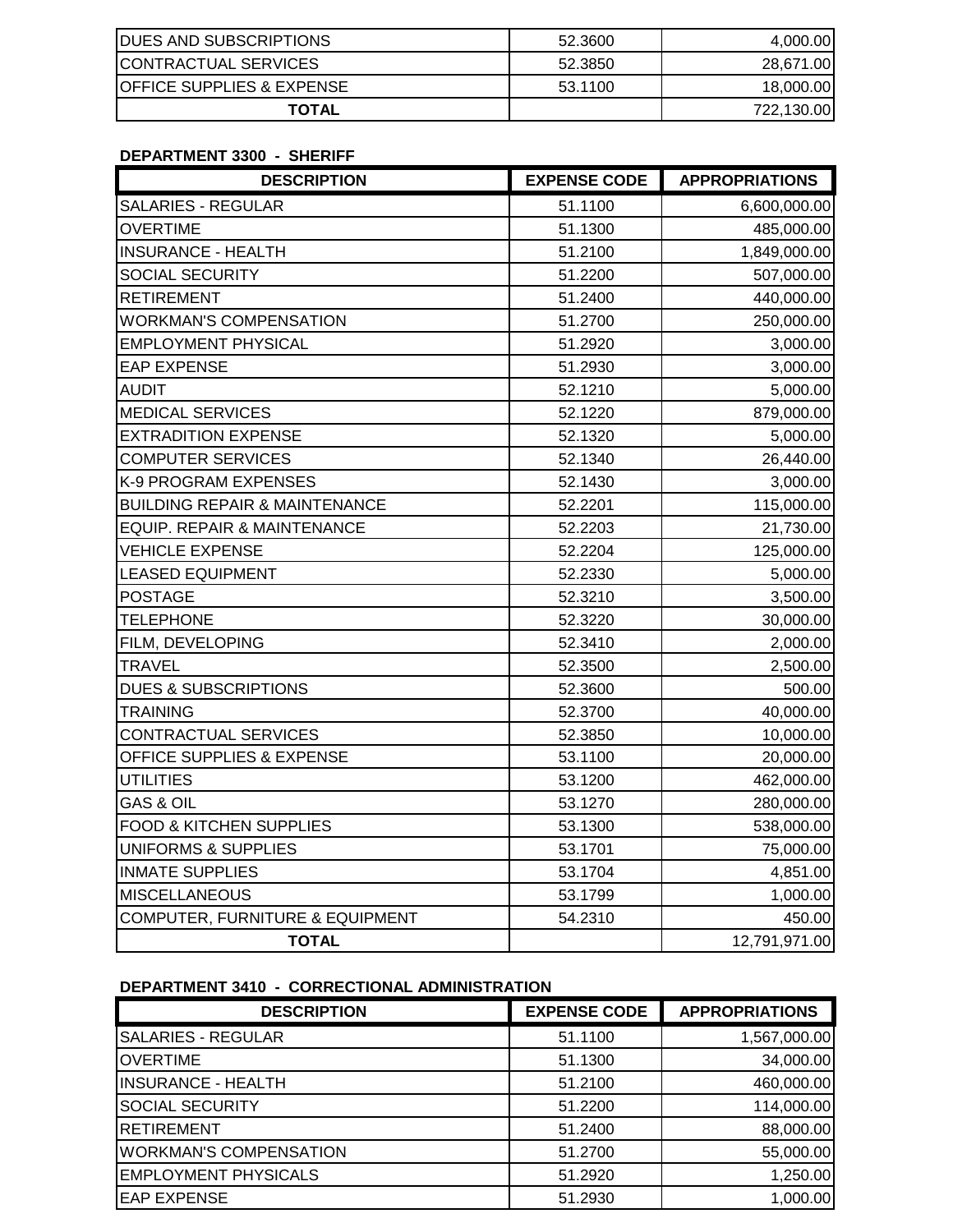| 52.1220 | 233,227.00   |
|---------|--------------|
| 52.2201 | 20,000.00    |
| 52.2203 | 11,000.00    |
| 52.2204 | 8,000.00     |
| 52.3210 | 525.00       |
| 52.3220 | 8,900.00     |
| 52.3500 | 500.00       |
| 52.3700 | 500.00       |
| 53.1100 | 4,635.00     |
| 53.1110 | 15,000.00    |
| 53.1200 | 250,000.00   |
| 53.1300 | 370,000.00   |
| 53.1701 | 10,500.00    |
| 53.1705 | 4,000.00     |
| 53.1714 | 18,000.00    |
| 53.1715 | 20,000.00    |
| 53.1716 | 2,500.00     |
| 54.2110 | 0.00         |
| 54.2310 | 0.00         |
|         | 3,297,537.00 |
|         |              |

# **DEPARTMENT 3500 - FIRE DEPARTMENT**

| <b>DESCRIPTION</b>                       | <b>EXPENSE CODE</b> | <b>APPROPRIATIONS</b> |
|------------------------------------------|---------------------|-----------------------|
| <b>SALARIES - REGULAR</b>                | 51.1100             | 3,425,013.00          |
| <b>TEMPORARY LABOR</b>                   | 51.1200             | 0.00                  |
| <b>VOLUNTEER EXPENSE</b>                 | 51.1210             | 0.00                  |
| <b>OVERTIME</b>                          | 51.1300             | 490,000.00            |
| <b>INSURANCE - HEALTH</b>                | 51.2100             | 1,060,000.00          |
| SOCIAL SECURITY                          | 51.2200             | 286,000.00            |
| <b>RETIREMENT</b>                        | 51.2400             | 215,000.00            |
| <b>WORKMAN'S COMPENSATION</b>            | 51.2700             | 125,000.00            |
| <b>EMPLOYMENT PHYSICALS</b>              | 51.2920             | 5,000.00              |
| <b>EAP EXPENSE</b>                       | 51.2930             | 2,000.00              |
| <b>MEDICAL SERVICES</b>                  | 52.1220             | 2,000.00              |
| <b>COMPUTER SERVICES</b>                 | 52.1340             | 3,000.00              |
| MAINTENANCE/ BREATHING GEAR              | 52.1350             | 4,000.00              |
| <b>BUILDING REPAIR &amp; MAINTENANCE</b> | 52.2201             | 20,000.00             |
| <b>REPAIR &amp; MAINTENANCE/ RADIOS</b>  | 52.2203             | 25,000.00             |
| <b>VEHICLE EXPENSE</b>                   | 52.2204             | 100,000.00            |
| <b>GARAGE RENT</b>                       | 52.2310             | 0.00                  |
| <b>EQUIPMENT RENTAL</b>                  | 52.2320             | 10,000.00             |
| <b>POSTAGE</b>                           | 52.3210             | 500.00                |
| <b>TELEPHONE</b>                         | 52.3220             | 30,000.00             |
| PUBLISHING & ADVERTISING                 | 52.3300             | 0.00                  |
| FILM, DEVELOPING                         | 52.3410             | 0.00                  |
| <b>TRAVEL</b>                            | 52.3500             | 3,000.00              |
| <b>DUES &amp; SUBSCRIPTIONS</b>          | 52.3600             | 500.00                |
| <b>TRAINING</b>                          | 52.3700             | 10,000.00             |
| CARROLLTON MUTUAL AID                    | 52.3920             | 582,180.00            |
| <b>OFFICE SUPPLIES &amp; EXPENSE</b>     | 53.1100             | 4,500.00              |
| SUPPLIES NON-OFFICE                      | 53.1110             | 12,000.00             |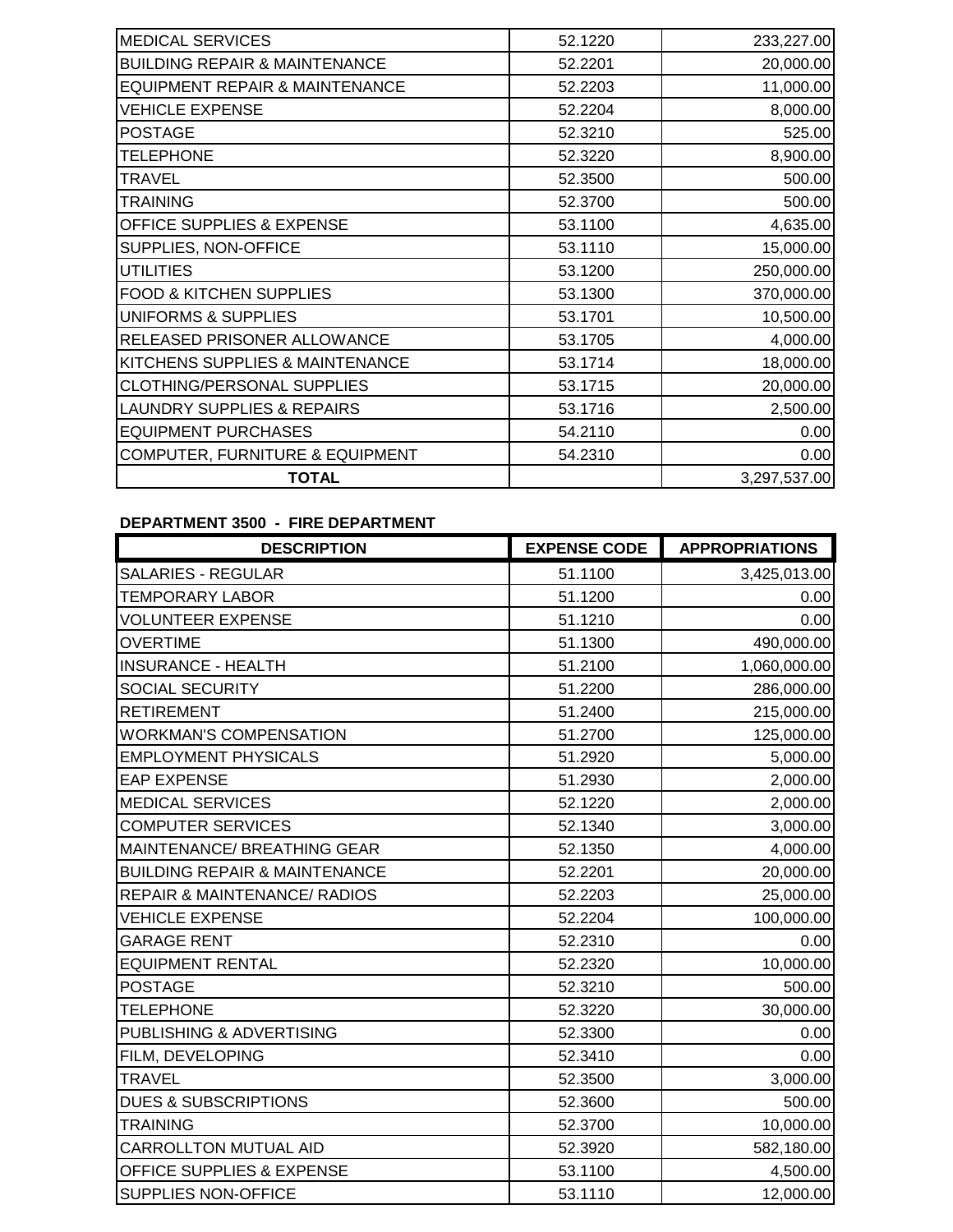| <b>UTILITIES</b>                           | 53.1200 | 155,000.00   |
|--------------------------------------------|---------|--------------|
| GAS & OIL                                  | 53.1270 | 125,000.00   |
| <b>UNIFORMS &amp; SUPPLIES</b>             | 53.1701 | 40,000.00    |
| <b>TURN OUT GEAR</b>                       | 53.1703 | 25,000.00    |
| DIVE TEAM SUPPLIES & EQUIPMENT             | 53.1713 | 3,500.00     |
| FIRE SAFETY HOUSE EXPENSE                  | 53.1797 | 0.00         |
| <b>HONOR GUARD EXPENSE</b>                 | 53.1798 | 0.00         |
| <b>MISCELLANEOUS</b>                       | 53.1799 | 1,000.00     |
| LEPC ACCOUNT                               | 53.1800 | 10,000.00    |
| <b>EMA PROGRAM</b>                         | 53.1801 | 58,000.00    |
| <b>EQUIPMENT PURCHASES</b>                 | 54.2110 | 5,000.00     |
| <b>EMS SUPPLIES</b>                        | 54.2120 | 8,000.00     |
| <b>FURNITURE &amp; FIXTURES</b>            | 54.2300 | 1,500.00     |
| <b>COMPUTER, FURNITURE &amp; EQUIPMENT</b> | 54.2310 | 0.00         |
| <b>SAFETY SUPPLIES</b>                     | 54.2510 | 15,000.00    |
| <b>TOTAL</b>                               |         | 6,861,693.00 |

### **DEPARTMENT 3650 - EMS MEDICAL SERVICES**

| <b>DESCRIPTION</b>      | <b>EXPENSE CODE</b> | <b>APPROPRIATIONS</b> |
|-------------------------|---------------------|-----------------------|
| <b>IPROGRAM EXPENSE</b> | 52.1450             | 837,000.00            |
| TOTAL                   |                     | 837,000.00            |

#### **DEPARTMENT 3700 - CORONER/MEDICAL EXAMINER**

| <b>DESCRIPTION</b>              | <b>EXPENSE CODE</b> | <b>APPROPRIATIONS</b> |
|---------------------------------|---------------------|-----------------------|
| <b>SALARIES - REGULAR</b>       | 51.1100             | 30,114.00             |
| SUPPORT SUPPLEMENT              | 51.1220             | 9,950.00              |
| <b>INSURANCE - HEALTH</b>       | 51.2100             | 10,000.00             |
| SOCIAL SECURITY                 | 51.2200             | 2,000.00              |
| <b>RETIREMENT</b>               | 51.2400             | 2,500.00              |
| <b>WORKMAN'S COMPENSATION</b>   | 51.2700             | 1,100.00              |
| <b>AUTOPSY EXPENSE</b>          | 52.1350             | 7,000.00              |
| PROGRAM EXPENSE                 | 52.1500             | 2,050.00              |
| <b>VEHICLE EXPENSE</b>          | 52.2204             | 3,000.00              |
| <b>EQUIPMENT RENTAL</b>         | 52.2320             | 1,000.00              |
| <b>TELEPHONE</b>                | 52.3220             | 1,500.00              |
| TRAVEL                          | 52.3500             | 1,050.00              |
| <b>DUES &amp; SUBSCRIPTIONS</b> | 52.3600             | 300.00                |
| TRAINING                        | 52.3700             | 2,000.00              |
| OFFICE SUPPLIES & EXPENSE       | 53.1100             | 2,000.00              |
| <b>UNIFORMS &amp; SUPPLIES</b>  | 53.1701             | 500.00                |
| <b>EQUIPMENT PURCHASES</b>      | 54.2110             | 0.00                  |
| COMPUTER, FURNITURE & EQUIPMENT | 54.2310             | 0.00                  |
| <b>TOTAL</b>                    |                     | 76,064.00             |

# **DEPARTMENT 3802 - 800 MHz TELECOMMUNICATIONS SYSTEM**

| <b>DESCRIPTION</b>                         | <b>EXPENSE CODE</b> | <b>APPROPRIATIONS</b> |
|--------------------------------------------|---------------------|-----------------------|
| <b>BUILDING REPAIR &amp; MAINTENANCE</b>   | 52.2201             | 5,000.00              |
| <b>IEQUIPMENT REPAIR &amp; MAINTENANCE</b> | 52.2203             | 3,000.00              |
| <b>ITELEPHONE</b>                          | 52.3220             | 3,000.00              |
| <b>CONTRACTUAL SERVICES</b>                | 52.3850             | 12,840.00             |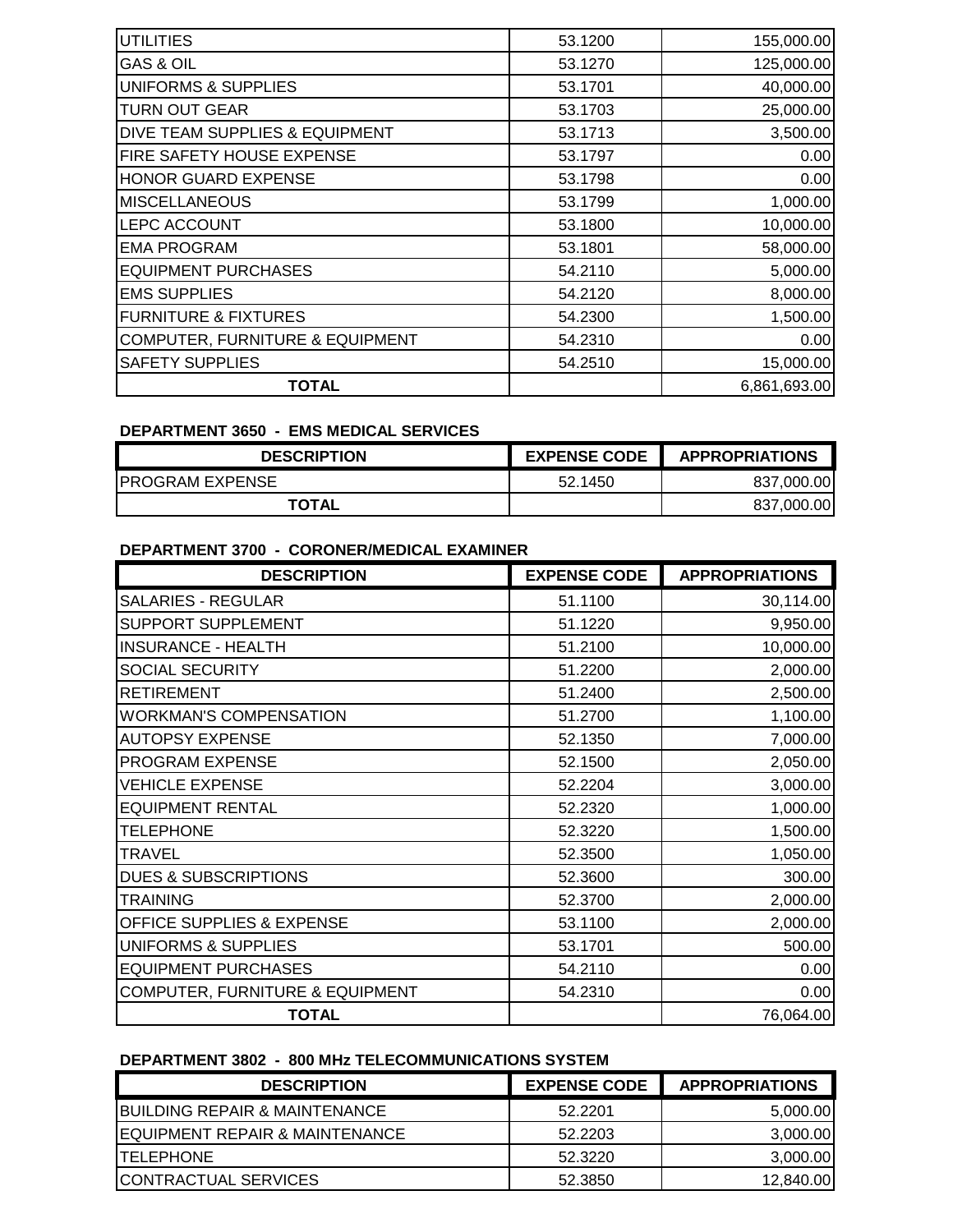| <b>IUTILITIES</b>     | 52.1200 | 18,000,00 |
|-----------------------|---------|-----------|
| <b>IMISCELLANEOUS</b> | 53.1799 | 1.000.00  |
| <b>TOTAL</b>          |         | 42,840.00 |

## **DEPARTMENT 3910 - ANIMAL CONTROL**

| <b>DESCRIPTION</b>                         | <b>EXPENSE CODE</b> | <b>APPROPRIATIONS</b> |
|--------------------------------------------|---------------------|-----------------------|
| <b>SALARIES - REGULAR</b>                  | 51.1100             | 238,000.00            |
| <b>TEMPORARY LABOR</b>                     | 51.1200             | 9,360.00              |
| <b>OVERTIME</b>                            | 51.1300             | 3,000.00              |
| <b>INSURANCE - HEALTH</b>                  | 51.2100             | 70,000.00             |
| SOCIAL SECURITY                            | 51.2200             | 19,500.00             |
| <b>RETIREMENT</b>                          | 51.2400             | 11,000.00             |
| <b>WORKMAN'S COMPENSATION</b>              | 51.2700             | 20,000.00             |
| <b>EMPLOYMENT PHYSICALS</b>                | 51.2920             | 175.00                |
| <b>EAP EXPENSE</b>                         | 51.2930             | 100.00                |
| <b>MEDICAL SERVICES</b>                    | 52.1220             | 185,000.00            |
| <b>BUILDING REPAIR &amp; MAINTENANCE</b>   | 52.2201             | 1,000.00              |
| <b>EQUIPMENT REPAIR &amp; MAINTENANCE</b>  | 52.2203             | 1,000.00              |
| <b>VEHICLE EXPENSE</b>                     | 52.2204             | 4,000.00              |
| <b>POSTAGE</b>                             | 52.3210             | 50.00                 |
| <b>TELEPHONE</b>                           | 52.3220             | 3,800.00              |
| PUBLISHING & ADVERTISING                   | 52.3300             | 0.00                  |
| <b>TRAVEL</b>                              | 52.3500             | 1,000.00              |
| <b>TRAINING</b>                            | 52.3700             | 0.00                  |
| <b>OFFICE SUPPLIES &amp; EXPENSE</b>       | 53.1100             | 3,000.00              |
| SUPPLIES, NON-OFFICE                       | 53.1110             | 3,000.00              |
| <b>UTILITIES</b>                           | 53.1200             | 46,000.00             |
| <b>GASOLINE</b>                            | 53.1270             | 25,000.00             |
| <b>FOOD &amp; KITCHEN SUPPLIES</b>         | 53.1300             | 12,500.00             |
| <b>SUPPLIES - DONATED FUNDS</b>            | 53.1301             | 15,000.00             |
| <b>UNIFORMS &amp; SUPPLIES</b>             | 53.1701             | 2,000.00              |
| <b>EQUIPMENT PURCHASES</b>                 | 54.2110             | 0.00                  |
| <b>COMPUTER, FURNITURE &amp; EQUIPMENT</b> | 54.2310             | 0.00                  |
| <b>SAFETY SUPPLIES</b>                     | 54.2510             | 500.00                |
| <b>TOTAL</b>                               |                     | 673,985.00            |

## **DEPARTMENT 4220 - PUBLIC WORKS**

| <b>DESCRIPTION</b>                        | <b>EXPENSE CODE</b> | <b>APPROPRIATIONS</b> |
|-------------------------------------------|---------------------|-----------------------|
| <b>SALARIES - REGULAR</b>                 | 51.1100             | 1,145,000.00          |
| <b>TEMPORARY LABOR</b>                    | 51.1200             | 0.00                  |
| <b>OVERTIME</b>                           | 51.1300             | 3,000.00              |
| <b>INSURANCE - HEALTH</b>                 | 51.2100             | 340,000.00            |
| <b>SOCIAL SECURITY</b>                    | 51.2200             | 85,000.00             |
| <b>RETIREMENT</b>                         | 51.2400             | 68,000.00             |
| <b>WORKMAN'S COMPENSATION</b>             | 51.2700             | 60,000.00             |
| <b>EMPLOYMENT PHYSICALS</b>               | 51.2920             | 500.00                |
| <b>EAP EXPENSE</b>                        | 51.2930             | 500.00                |
| <b>BUILDING REPAIR &amp; MAINTENANCE</b>  | 52.2201             | 2,500.00              |
| <b>EQUIPMENT REPAIR &amp; MAINTENANCE</b> | 52.2203             | 2,000.00              |
| <b>VEHICLE EXPENSE</b>                    | 52.2204             | 325,000.00            |
| <b>EQUIPMENT RENTAL</b>                   | 52.2320             | 500.00                |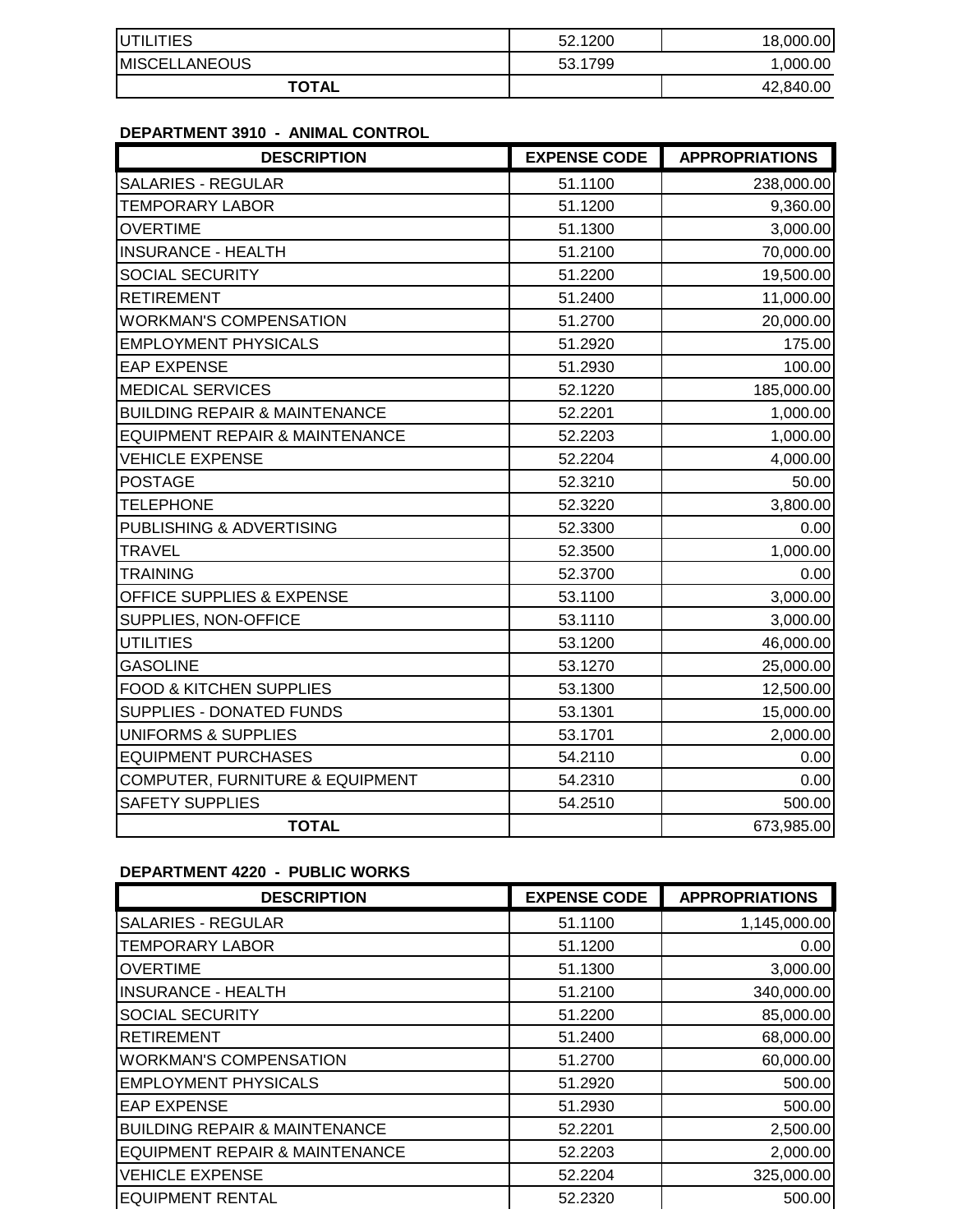| <b>TELEPHONE</b>                | 52.3220 | 5,000.00     |
|---------------------------------|---------|--------------|
| <b>TRAVEL</b>                   | 52.3500 | 1,000.00     |
| <b>TRAINING</b>                 | 52.3700 | 1,000.00     |
| CONTRACTUAL SERVICES            | 52.3850 | 2,000.00     |
| OFFICE SUPPLIES & EXPENSE       | 53.1100 | 5,000.00     |
| SUPPLIES, NON-OFFICE            | 53.1110 | 10,000.00    |
| <b>UTILITIES</b>                | 53.1200 | 70,000.00    |
| <b>GAS &amp; OIL</b>            | 53.1270 | 400,000.00   |
| <b>UNIFORMS &amp; SUPPLIES</b>  | 53.1701 | 5,000.00     |
| SEEDS, PLANTS, FERTILIZER       | 53.1702 | 300.00       |
| <b>ROADS SUPPLIES</b>           | 53.1707 | 20,000.00    |
| <b>SIGNS</b>                    | 53.1708 | 20,000.00    |
| <b>GRAVEL</b>                   | 53.1709 | 50,000.00    |
| <b>ASPHALT</b>                  | 53.1710 | 20,000.00    |
| <b>STRIPING</b>                 | 53.1711 | 0.00         |
| REAL ESTATE PURCHASE            | 54.1110 | 0.00         |
| <b>EQUIPMENT PURCHASES</b>      | 54.2110 | 2,000.00     |
| COMPUTER, FURNITURE & EQUIPMENT | 54.2310 | 0.00         |
| <b>DAMAGE SETTLEMENTS</b>       | 55.2210 | 5,000.00     |
| <b>TOTAL</b>                    |         | 2,648,300.00 |

### **DEPARTMENT 4230 - BRIDGES, VIADUCTS, GRADE SEPARATIONS**

| <b>DESCRIPTION</b>      | <b>EXPENSE CODE</b> | <b>APPROPRIATIONS</b> |
|-------------------------|---------------------|-----------------------|
| <b>ICULVERTS</b>        | 53.1706             | 30,000.00             |
| <b>IBRIDGE MATERIAL</b> | 53.1712             | 5,000.00              |
| <b>TOTAL</b>            |                     | 35,000.00             |

#### **DEPARTMENT 4520 - SOLID WASTE COLLECTION**

| <b>DESCRIPTION</b>                  | <b>EXPENSE CODE</b> | <b>APPROPRIATIONS</b> |
|-------------------------------------|---------------------|-----------------------|
| <b>ITRASH EXPENSE-TRASH HAULING</b> | 52.1340             | 837,000.00            |
| <b>ITIPPING FEES</b>                | 52.1345             | 900,000.00            |
| ICONVENIENCE CENTER EXPENSE         | 52.3910             | 530,000.00            |
| TOTAL                               |                     | 2,267,000.00          |

### **DEPARTMENT 5170 - HEALTH CENTERS/GENERAL CLINICS**

| <b>DESCRIPTION</b>                 | <b>EXPENSE CODE</b> | <b>APPROPRIATIONS</b> |
|------------------------------------|---------------------|-----------------------|
| CARROLL COUNTY COMMUNITY SERVICE   | 52.1450             | 41,000.00             |
| <b>ENVIRONMENTAL HEALTH</b>        | 52.1465             | 75,000.00             |
| <b>JOTHER HEALTH DEPT PROGRAMS</b> | 52.1466             | 184,000.00            |
| <b>TOTAL</b>                       |                     | 300,000.00            |

#### **DEPARTMENT 5440 - CHILDREN SERVICES**

| <b>DESCRIPTION</b>                                 | <b>EXPENSE CODE</b> | <b>APPROPRIATIONS</b> |
|----------------------------------------------------|---------------------|-----------------------|
| <b>IDEPARTMENT OF CHILDREN AND FAMILY SERVICES</b> | 52.1440             | 67.195.00             |
| <b>IINDIGENT FUND</b>                              | 52.1450             | 7.000.00              |
| <b>TOTAL</b>                                       |                     | 74.195.00             |

#### **DEPARTMENT 5452 - ASSOCIATION OF RETARDED CITIZENS**

| <b>DESCRIPTION</b>          | <b>EXPENSE CODE</b> | <b>APPROPRIATIONS</b> |
|-----------------------------|---------------------|-----------------------|
| <b>JARC PROGRAM EXPENSE</b> | 52.1450             | 5.000.00              |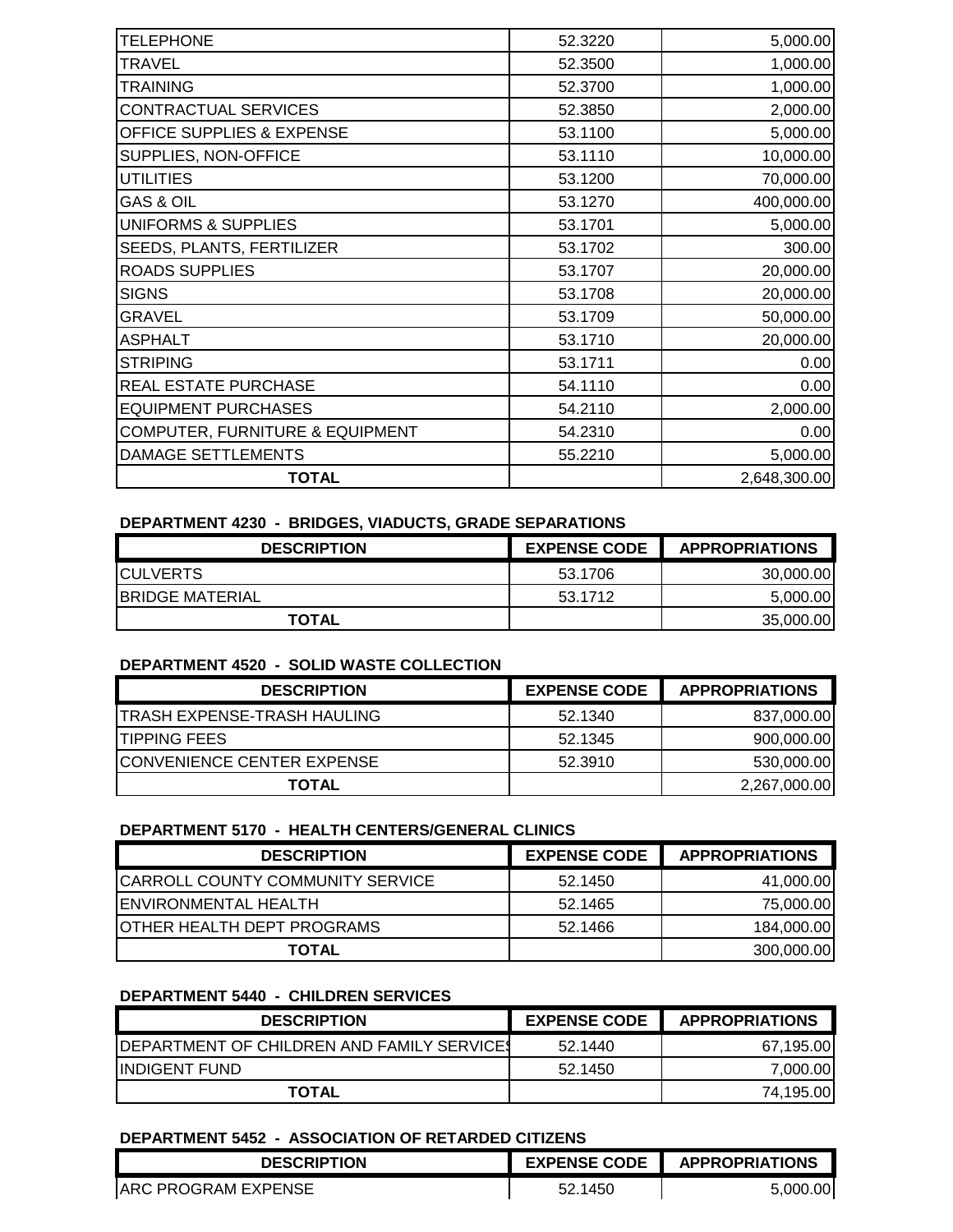| $- - - - -$<br>10172 | റവ<br>n۵<br>-<br>∽ |
|----------------------|--------------------|
|                      |                    |

# **DEPARTMENT 5453 - COMMUNITY ACTION FOR IMPROVEMENT (CAFI)**

| <b>DESCRIPTION</b>    | <b>EXPENSE CODE</b> | <b>APPROPRIATIONS</b> |
|-----------------------|---------------------|-----------------------|
| ICAFI PROGRAM EXPENSE | 52.1450             | 5.000.00              |
| TOTAL                 |                     | 5.000.00              |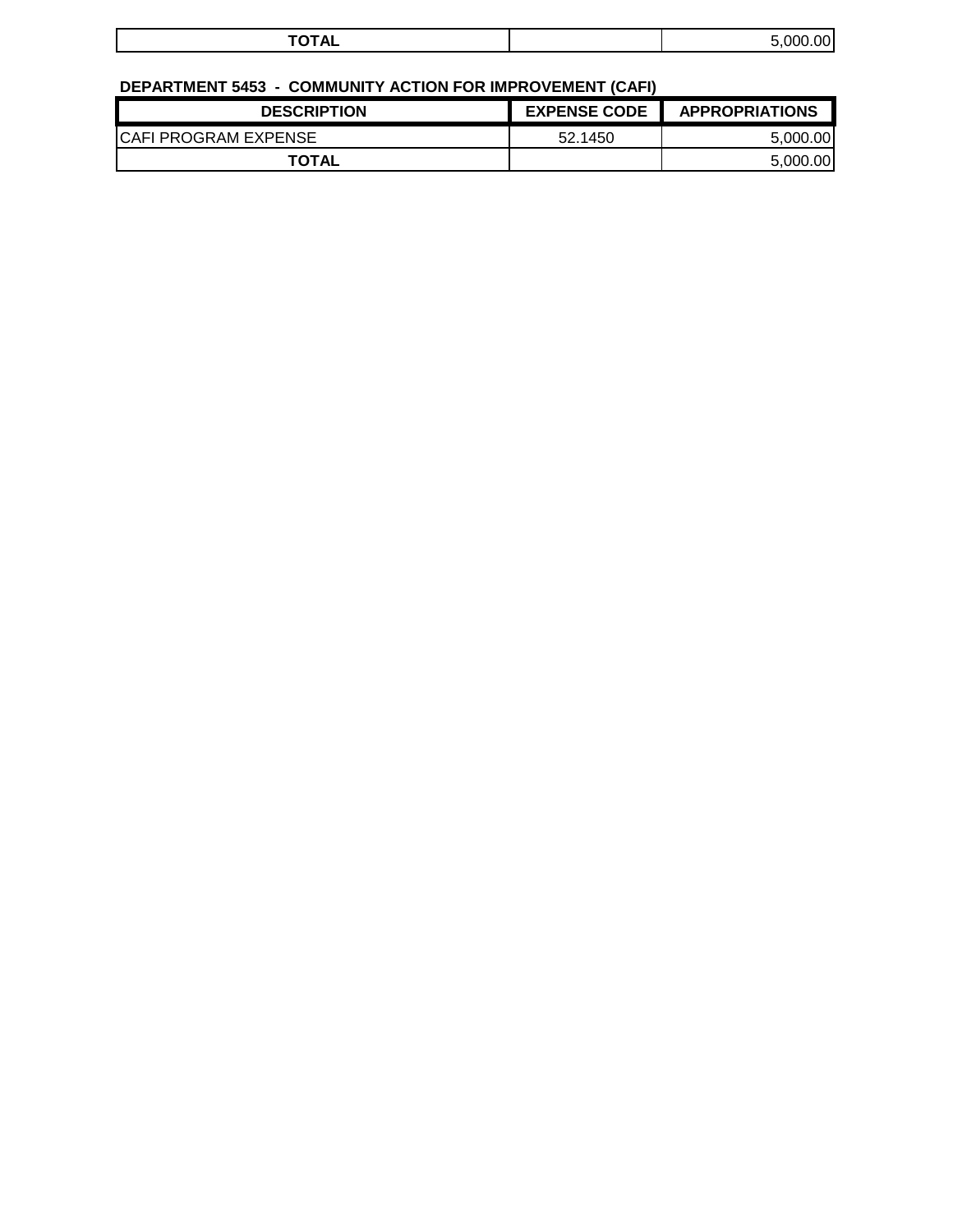#### **DEPARTMENT 5454 - MENTAL HEALTH PROGRAM EXPENSE**

| <b>DESCRIPTION</b>             | <b>EXPENSE CODE</b> | <b>APPROPRIATIONS</b> |
|--------------------------------|---------------------|-----------------------|
| IMENTAL HEALTH PROGRAM EXPENSE | 52.1450             | 25.000.00             |
| <b>TOTAL</b>                   |                     | 25,000.00             |

#### **DEPARTMENT 5455 - CARROLL COUNTY CASA**

| <b>DESCRIPTION</b>      | <b>EXPENSE CODE</b> | <b>APPROPRIATIONS</b> |
|-------------------------|---------------------|-----------------------|
| <b>IPROGRAM EXPENSE</b> | 52.1450             | 10.000.00             |
| <b>TOTAL</b>            |                     | 10,000.00             |

#### **DEPARTMENT 5456 - CARROLL COUNTY RE-ENTRY PROGRAM**

| <b>DESCRIPTION</b>      | <b>EXPENSE CODE</b> | <b>APPROPRIATIONS</b> |
|-------------------------|---------------------|-----------------------|
| <b>IPROGRAM EXPENSE</b> | 52.1450             | 5.000.00              |
| <b>TOTAL</b>            |                     | 5.000.00              |

#### **DEPARTMENT 5458 - BOYS AND GIRLS CLUB**

| <b>DESCRIPTION</b>      | <b>EXPENSE CODE</b> | <b>APPROPRIATIONS</b> |
|-------------------------|---------------------|-----------------------|
| <b>IPROGRAM EXPENSE</b> | 52.1450             | 10.000.00             |
| <b>TOTAL</b>            |                     | 10.000.00             |

#### **DEPARTMENT 6000 - RECREATION DEPARTMENT**

| <b>DESCRIPTION</b>                        | <b>EXPENSE CODE</b> | <b>APPROPRIATIONS</b> |
|-------------------------------------------|---------------------|-----------------------|
| <b>SALARIES - REGULAR</b>                 | 51.1100             | 318,000.00            |
| <b>TEMPORARY LABOR</b>                    | 51.1200             | 175,000.00            |
| <b>OVERTIME</b>                           | 51.1300             | 0.00                  |
| <b>INSURANCE - HEALTH</b>                 | 51.2100             | 78,000.00             |
| SOCIAL SECURITY                           | 51.2200             | 35,000.00             |
| <b>RETIREMENT</b>                         | 51.2400             | 24,000.00             |
| <b>WORKMAN'S COMPENSATION</b>             | 51.2700             | 7,000.00              |
| <b>EMPLOYMENT PHYSICALS</b>               | 51.2920             | 500.00                |
| <b>EAP EXPENSE</b>                        | 51.2930             | 150.00                |
| <b>OFFICIALS</b>                          | 52.1310             | 50,000.00             |
| PROGRAM EXPENSE                           | 52.1450             | 205,000.00            |
| <b>BUILDING REPAIR &amp; MAINTENANCE</b>  | 52.2201             | 15,000.00             |
| EQUIPMENT REPAIR & MAINTENANCE.           | 52.2203             | 15,000.00             |
| <b>VEHICLE EXPENSE</b>                    | 52.2204             | 9,000.00              |
| <b>TELEPHONE</b>                          | 52.3220             | 14,000.00             |
| PUBLISHING & ADVERTISING                  | 52.3300             | 2,500.00              |
| <b>TRAVEL</b>                             | 52.3500             | 8,500.00              |
| <b>DUES &amp; SUBSCRIPTIONS</b>           | 52.3600             | 30,000.00             |
| <b>TRAINING</b>                           | 52.3700             | 1,000.00              |
| CONTRACTUAL SERVICES                      | 52.3850             | 2,000.00              |
| <b>CITY PAYMENT</b>                       | 52.3930             | 185,000.00            |
| CITIES - FULL TIME RECREATION DEPARTMENTS | 52.3940             | 301,550.00            |
| OFFICE SUPPLIES & EXPENSE                 | 53.1100             | 8,000.00              |
| SUPPLIES, NON-OFFICE                      | 53.1110             | 18,000.00             |
| <b>UTILITIES</b>                          | 53.1200             | 130,000.00            |
| <b>GAS &amp; OIL</b>                      | 53.1270             | 17,000.00             |
| <b>UNIFORMS &amp; SUPPLIES</b>            | 53.1701             | 1,500.00              |
| SEEDS, PLANTS, FERTILIZER                 | 53.1702             | 17,000.00             |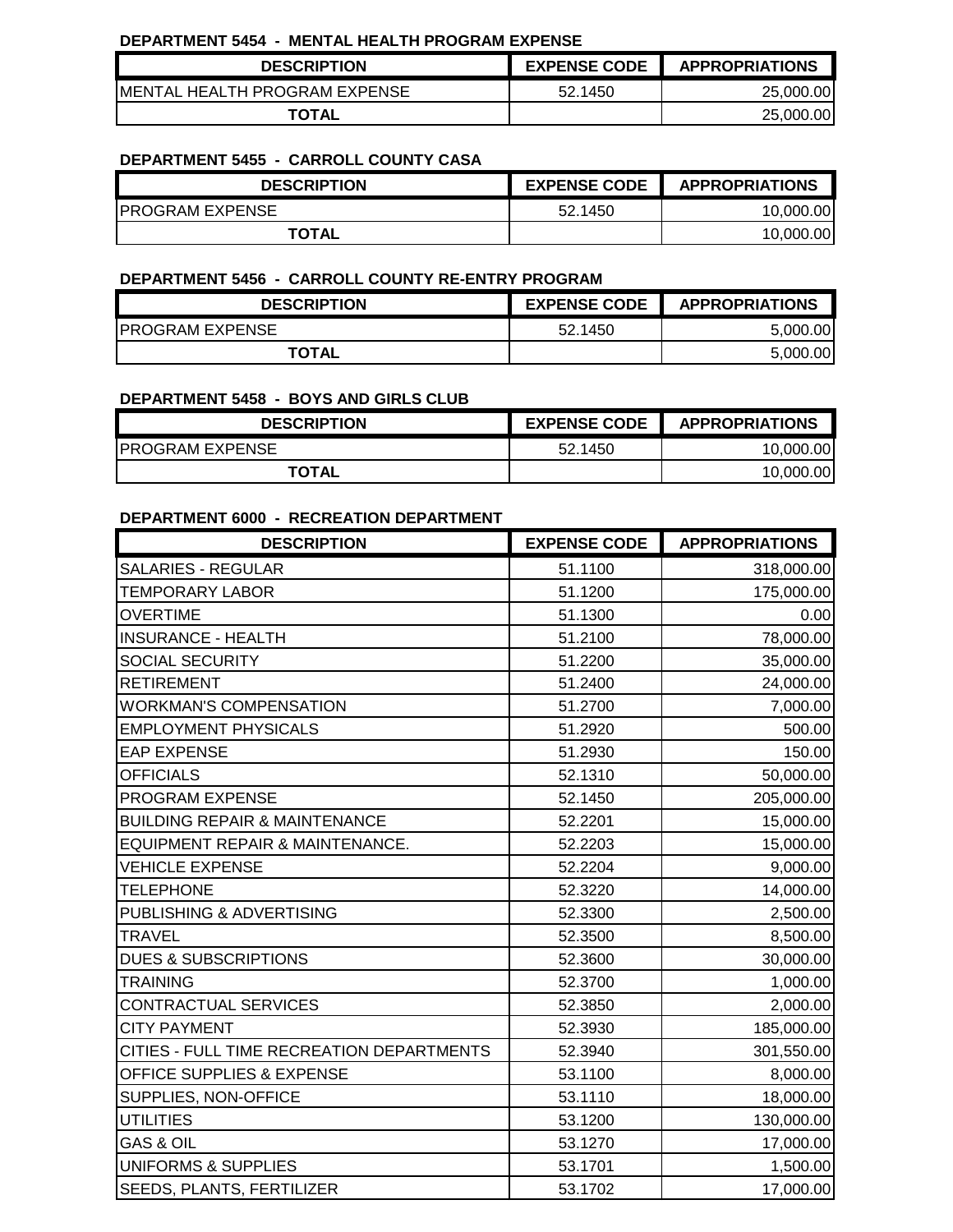| <b>EQUIPMENT PURCHASES</b>      | 54.2110 | .001         |
|---------------------------------|---------|--------------|
| COMPUTER, FURNITURE & EQUIPMENT | 54.2310 | 2,000.00     |
| <b>TOTAL</b>                    |         | 1,669,700.00 |

## **DEPARTMENT 6220 - MCINTOSH PARK**

| <b>DESCRIPTION</b>                        | <b>EXPENSE CODE</b> | <b>APPROPRIATIONS</b> |
|-------------------------------------------|---------------------|-----------------------|
| <b>SALARIES - REGULAR</b>                 | 51.1100             | 107,000.00            |
| <b>TEMPORARY LABOR</b>                    | 51.1200             | 30,000.00             |
| <b>OVERTIME</b>                           | 51.1300             | 0.00                  |
| <b>INSURANCE - HEALTH</b>                 | 51.2100             | 20,000.00             |
| <b>SOCIAL SECURITY</b>                    | 51.2200             | 8,000.00              |
| <b>RETIREMENT</b>                         | 51.2400             | 8,500.00              |
| <b>WORKMAN'S COMPENSATION</b>             | 51.2700             | 2,000.00              |
| <b>EMPLOYMENT PHYSICALS</b>               | 51.2920             | 0.00                  |
| <b>EAP EXPENSE</b>                        | 51.2930             | 100.00                |
| PROGRAM EXPENSE                           | 52.1450             | 60,000.00             |
| <b>BUILDING REPAIR &amp; MAINTENANCE</b>  | 52.2201             | 4,000.00              |
| <b>EQUIPMENT REPAIR &amp; MAINTENANCE</b> | 52.2203             | 3,500.00              |
| <b>VEHICLE EXPENSE</b>                    | 52.2204             | 2,500.00              |
| <b>TELEPHONE</b>                          | 52.3220             | 2,000.00              |
| PUBLISHING & ADVERTISING                  | 52.3300             | 2,000.00              |
| CONTRACTUAL SERVICES                      | 52.3850             | 3,200.00              |
| OFFICE SUPPLIES & EXPENSE                 | 53.1100             | 2,000.00              |
| SUPPLIES, NON-OFFICE                      | 53.1110             | 3,500.00              |
| <b>UTILITIES</b>                          | 53.1200             | 9,200.00              |
| <b>GAS &amp; OIL</b>                      | 53.1270             | 9,000.00              |
| <b>UNIFORMS &amp; SUPPLIES</b>            | 53.1701             | 1,000.00              |
| SEEDS, PLANTS, FERTILIZER                 | 53.1702             | 1,500.00              |
| <b>EQUIPMENT PURCHASES</b>                | 54.2110             | 0.00                  |
| COMPUTER, FURNITURE & EQUIPMENT           | 54.2310             | 0.00                  |
| <b>TOTAL</b>                              |                     | 279,000.00            |

## **DEPARTMENT 6221 - CARROLL COUNTY PARKS**

| <b>DESCRIPTION</b>                       | <b>EXPENSE CODE</b> | <b>APPROPRIATIONS</b> |
|------------------------------------------|---------------------|-----------------------|
| <b>SALARIES - REGULAR</b>                | 51.1100             | 185,000.00            |
| TEMPORARY LABOR                          | 51.1200             | 50,000.00             |
| <b>OVERTIME</b>                          | 51.1300             | 0.00                  |
| <b>INSURANCE - HEALTH</b>                | 51.2100             | 35,000.00             |
| <b>SOCIAL SECURITY</b>                   | 51.2200             | 19,500.00             |
| <b>RETIREMENT</b>                        | 51.2400             | 10,000.00             |
| <b>WORKMAN'S COMPENSATION</b>            | 51.2700             | 7,500.00              |
| <b>EMPLOYMENT PHYSICALS</b>              | 51.2920             | 0.00                  |
| <b>EAP EXPENSE</b>                       | 51.2930             | 0.00                  |
| PROGRAM EXPENSE                          | 52.1450             | 25,000.00             |
| <b>BUILDING REPAIR &amp; MAINTENANCE</b> | 52.2201             | 5,000.00              |
| EQUIPMENT REPAIR & MAINTENANCE           | 52.2203             | 5,000.00              |
| <b>VEHICLE EXPENSE</b>                   | 52.2204             | 0.00                  |
| <b>TELEPHONE</b>                         | 52.3220             | 5,000.00              |
| PUBLISHING & ADVERTISING                 | 52.3300             | 5,000.00              |
| DUES AND SUBSCRIPTIONS                   | 52.3600             | 1,000.00              |
| CONTRACTUAL SERVICES                     | 52.3850             | 1,500.00              |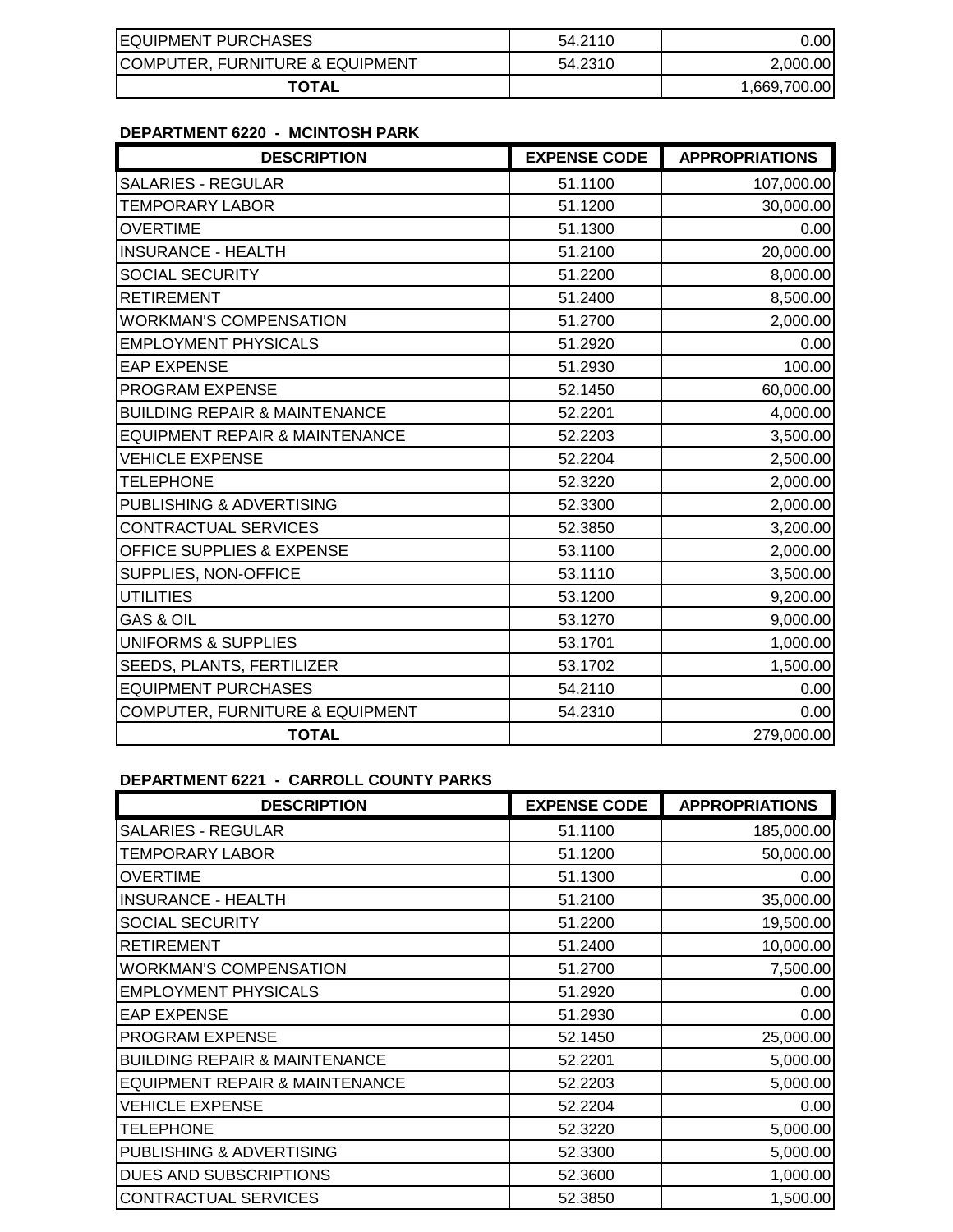| <b>OFFICE SUPPLIES &amp; EXPENSE</b> | 53.1100 | 5,000.00   |
|--------------------------------------|---------|------------|
| SUPPLIES, NON-OFFICE                 | 53.1110 | 10,000.00  |
| <b>UTILITIES</b>                     | 53.1200 | 15,000.00  |
| <b>GAS &amp; OIL</b>                 | 53.1270 | 0.00       |
| UNIFORMS & SUPPLIES                  | 53.1701 | 0.00       |
| <b>SEEDS, PLANTS, FERTILIZER</b>     | 53.1702 | 0.00       |
| COMPUTER, FURNITURE & EQUIPMENT      | 54.2310 | 0.00       |
| TOTAL                                |         | 384,500.00 |

#### **DEPARTMENT 6240 - PARKS-FORESTRY/NURSERY**

| <b>DESCRIPTION</b>     | <b>EXPENSE CODE</b> | <b>APPROPRIATIONS</b> |
|------------------------|---------------------|-----------------------|
| <b>PROGRAM EXPENSE</b> | 52.1450             | 18.342.00             |
| <b>TOTAL</b>           |                     | 18.342.00             |

#### **DEPARTMENT 6510 - LIBRARIES-ADMINISTRATION**

| <b>DESCRIPTION</b>                    | <b>EXPENSE CODE</b> | <b>APPROPRIATIONS</b> |
|---------------------------------------|---------------------|-----------------------|
| <b>IWEST GEORGIA REGIONAL LIBRARY</b> | 52.1450             | 215,751.00            |
| <b>TOTAL</b>                          |                     | 215,751.00            |

#### **DEPARTMENT 7130 - CONSERVATION-AGRICULTURAL RESOURCES**

| <b>DESCRIPTION</b>                         | <b>EXPENSE CODE</b> | <b>APPROPRIATIONS</b> |
|--------------------------------------------|---------------------|-----------------------|
| <b>SALARIES - REGULAR</b>                  | 51.1100             | 57,520.00             |
| <b>TEMPORARY LABOR</b>                     | 51.1200             | 44,000.00             |
| <b>INSURANCE - HEALTH</b>                  | 51.2100             | 8,000.00              |
| SOCIAL SECURITY                            | 51.2200             | 8,000.00              |
| <b>RETIREMENT</b>                          | 51.2400             | 2,000.00              |
| <b>WORKMAN'S COMPENSATION</b>              | 51.2700             | 2,000.00              |
| <b>PROGRAM EXPENSE</b>                     | 52.1450             | 1,250.00              |
| <b>VEHICLE EXPENSE</b>                     | 52.2204             | 1,000.00              |
| <b>LEASED EQUIPMENT</b>                    | 52.2330             | 2,550.00              |
| <b>TELEPHONE</b>                           | 52.3220             | 3,500.00              |
| TRAVEL                                     | 52.3500             | 4,400.00              |
| TRAINING                                   | 52,3700             | 0.00                  |
| <b>OFFICE SUPPLIES &amp; EXPENSE</b>       | 53.1100             | 2,000.00              |
| <b>GAS &amp; OIL</b>                       | 53.1270             | 1,680.00              |
| <b>COMPUTER, FURNITURE &amp; EQUIPMENT</b> | 54.2310             | 0.00                  |
| <b>TOTAL</b>                               |                     | 137,900.00            |

### **DEPARTMENT 7131 - EDUCATION/AGRICULTURAL CENTER**

| <b>DESCRIPTION</b>                       | <b>EXPENSE CODE</b> | <b>APPROPRIATIONS</b> |
|------------------------------------------|---------------------|-----------------------|
| <b>BUILDING REPAIR &amp; MAINTENANCE</b> | 52.2201             | 5,000.00              |
| <b>EQUIPMENT RENTAL</b>                  | 52.2320             | 200.00                |
| <b>TELEPHONE</b>                         | 52.3220             | 0.00                  |
| SUPPLIES, NON-OFFICE                     | 53.1110             | 4,000.00              |
| <b>UTILITIES</b>                         | 53.1200             | 18,500.00             |
| COMPUTER, FURNITURE & EQUIPMENT          | 54.2310             | 0.00                  |
| TOTAL                                    |                     | 27,700.00             |

#### **DEPARTMENT 7410 - PLANNING AND ZONING**

| <b>DESCRIPTION</b><br>_______ | <b>EXPENSE CODE</b> | TIONS<br><b>OPRIAT</b><br><b>ADDR</b> |
|-------------------------------|---------------------|---------------------------------------|